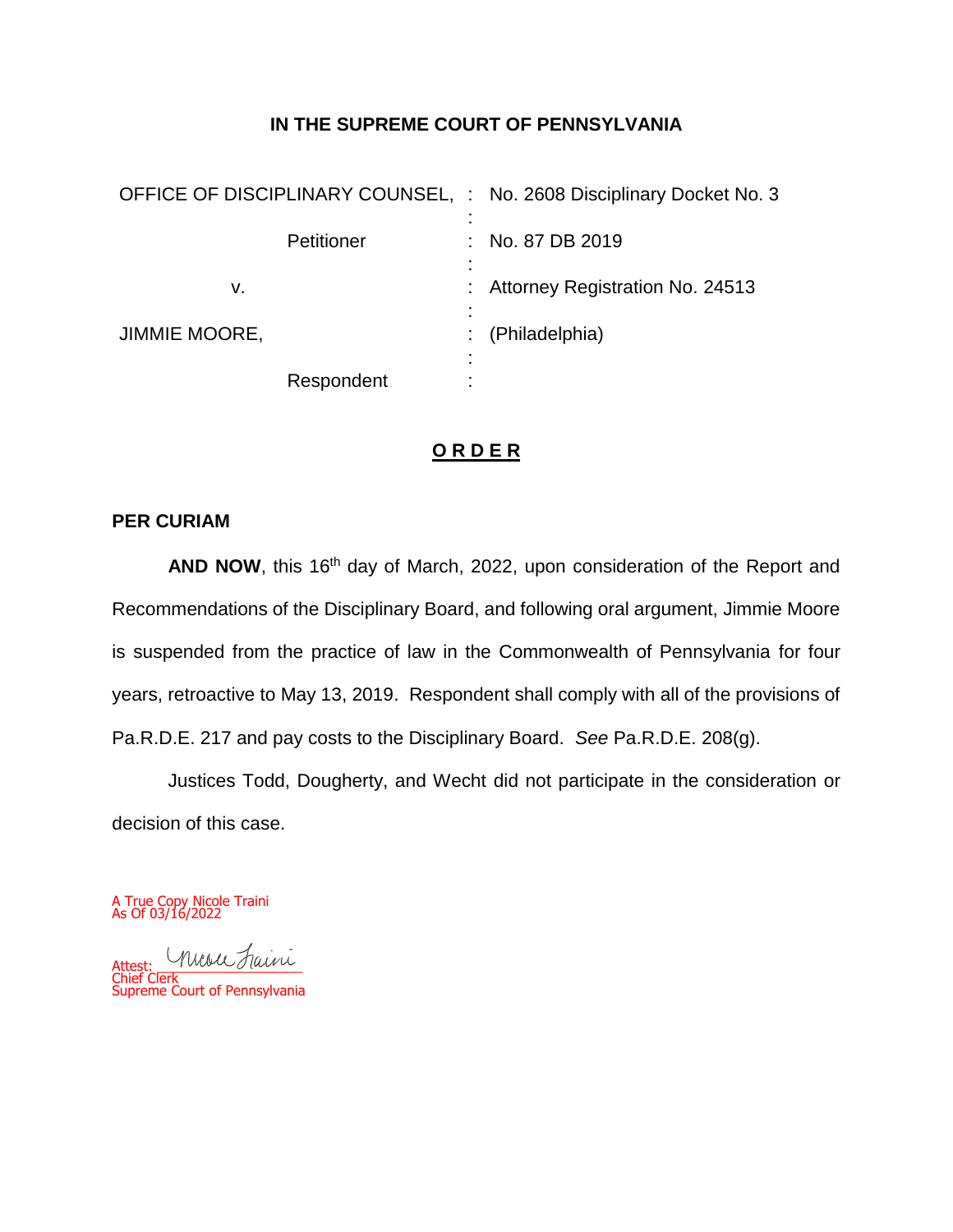## BEFORE THE DISCIPLINARY BOARD OF THE SUPREME COURT OF PENNSYLVANIA

| OFFICE OF DISCIPLINARY COUNSEL, | <b>Petitioner</b> | ٠           | No. 87 DB 2019                         |
|---------------------------------|-------------------|-------------|----------------------------------------|
|                                 |                   |             |                                        |
| V.                              |                   |             | <b>Attorney Registration No. 24513</b> |
|                                 |                   | ٠           |                                        |
| <b>JIMMIE MOORE,</b>            |                   |             |                                        |
|                                 | Respondent        | $\sim 1000$ | (Philadelphia)                         |

# REPORT AND RECOMMENDATIONS OF THE DISCIPLINARY BOARD OF THE SUPREME COURT OF PENNSYLVANIA

# TO THE HONORABLE CHIEF JUSTICE AND JUSTICES OF THE SUPREME COURT OF PENNSYLVANIA:

Pursuant to Rule 208(d)(2)(iii) of the Pennsylvania Rules of Disciplinary Enforcement, the Disciplinary Board of the Supreme Court of Pennsylvania ("Board") herewith submits its findings and recommendations to your Honorable Court with respect to the above-captioned Petition for Discipline.

# I. HISTORY OF PROCEEDINGS

By Petition for Discipline filed on May 7, 2020, Petitioner, Office of Disciplinary Counsel, charged Respondent, Jimmie Moore, with violations of Pennsylvania Rules of Professional Conduct 8.4(a), 8.4(b), 8.4(c) and 8.4(d) and Pennsylvania Rule of Disciplinary Enforcement 203(b)(1) based on Respondent's criminal conviction of False Statements, in violation of 18 U.S.C. § 1001(a)(1) and (2). On June 22, 2020, Respondent filed a counseled Answer to Petition for Discipline.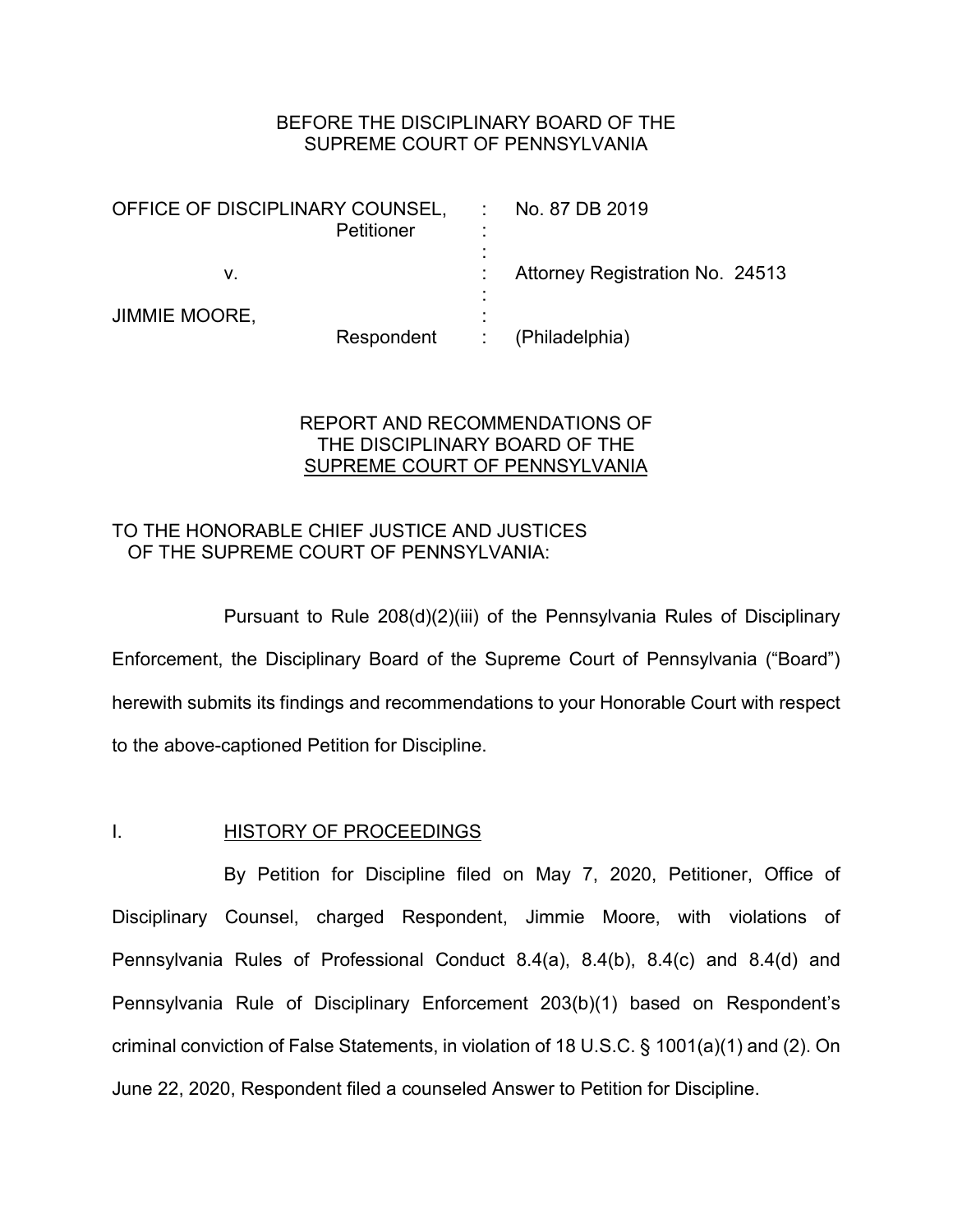Following prehearing conferences on September 3 and September 17, 2020, a District I Hearing Committee ("Committee") conducted a disciplinary hearing on October 8, 2020. Petitioner offered the Joint Stipulation of Fact and Law and exhibits ODC-1 through ODC-11. Petitioner did not present any witnesses. Respondent testified on his own behalf and presented the testimony of three witnesses.

Petitioner filed a brief to the Committee on November 23, 2020 and requested that the Committee recommend a five year suspension, retroactive to June 12, 2019, the effective date of Respondent's temporary suspension. Respondent filed a Brief to the Committee on January 6, 2021 and requested that the Committee recommend a two year suspension.

By Report filed on March 12, 2021, the Committee concluded that Respondent violated the rules as charged in the Petition for Discipline and recommended that Respondent be suspended for a period of four years, retroactive to May 13, 2019, the date of Respondent's temporary suspension.

The parties did not take exception to the Committee's Report and recommendation.

The Board adjudicated this matter at the meeting on April 14, 2021.

### II. FINDINGS OF FACT

The Board makes the following findings:

1. Petitioner, Office of Disciplinary Counsel, whose principal office is located at Pennsylvania Judicial Center, Suite 2700, 601 Commonwealth Avenue, Harrisburg, Pennsylvania 17106-2485, is invested pursuant to Pennsylvania Rules of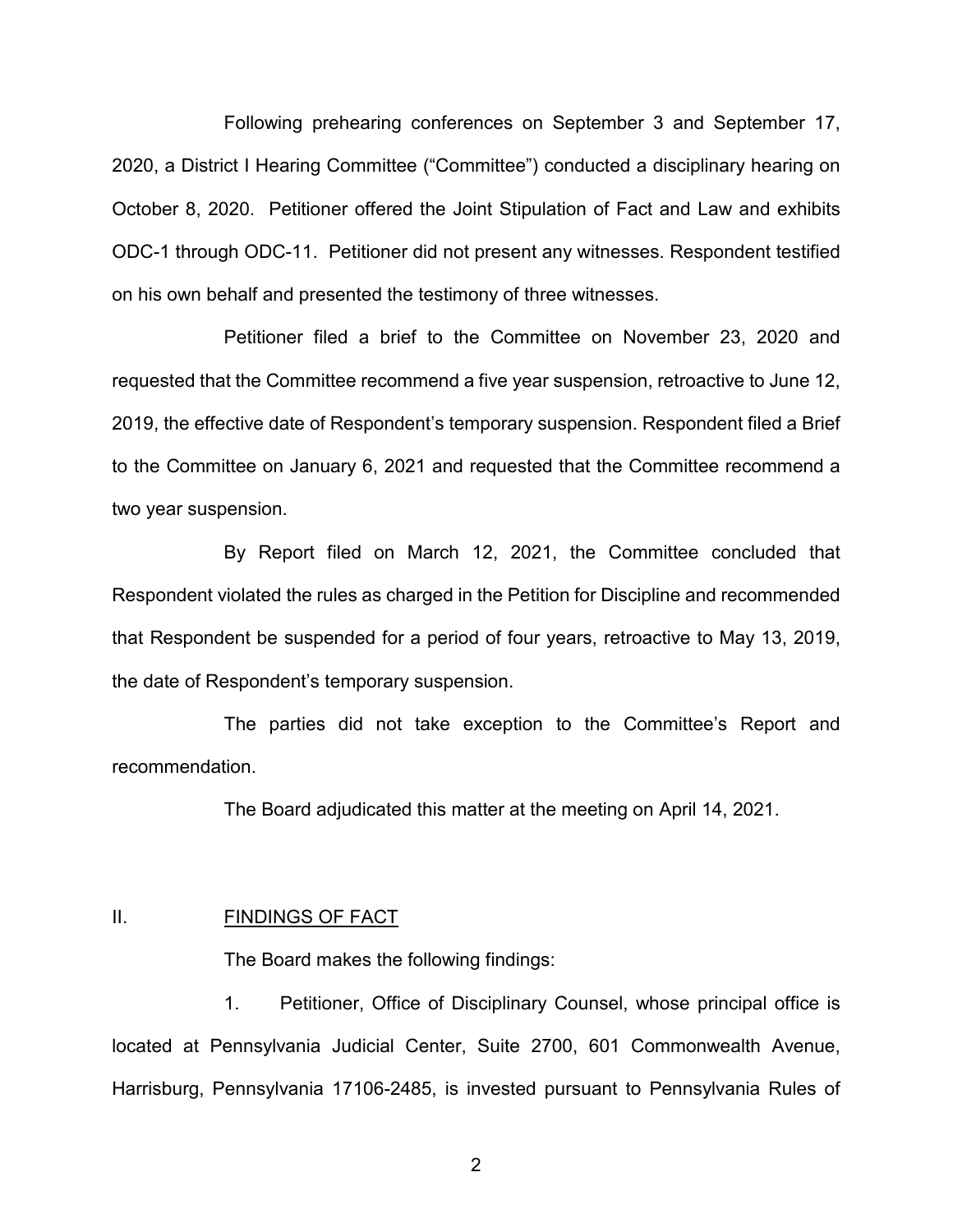Disciplinary Enforcement 207, with the power and duty to investigate all matters involving alleged misconduct of an attorney admitted to practice law in the Commonwealth of Pennsylvania and to prosecute all disciplinary proceedings brought in accordance with the rules.

2. Respondent is Jimmie Moore, born in 1951 and admitted to practice law in the Commonwealth in 1976. Respondent is subject to the disciplinary jurisdiction of the Disciplinary Board of the Supreme Court of Pennsylvania. Joint Stipulation of Fact and Law ("Jt. Stip.") 2.

3. Respondent has no history of prior discipline.

4. In 1999, Respondent was elected a judge of the Philadelphia Municipal Court. Jt. Stip. 3.

5. In June 2011, Respondent retired from serving as a judge on the Municipal Court. Jt. Stip. 4.

6. Respondent served as a senior judge from December 8, 2016 until he resigned effective September 11, 2017. Jt. Stip. 5.

7. Respondent had no history of judicial discipline. N.T. 46.

8. Respondent resumed active status to practice law on March 26, 2018.

9. On May 2, 2019, Petitioner filed with the Court a Joint Petition to Temporarily Suspend an Attorney, signifying Respondent's agreement to a temporary suspension of his law license. N.T. 53.

10. By Order dated May 13, 2019, the Supreme Court of Pennsylvania placed Respondent on temporary suspension from the practice of law. Jt. Stip. 6.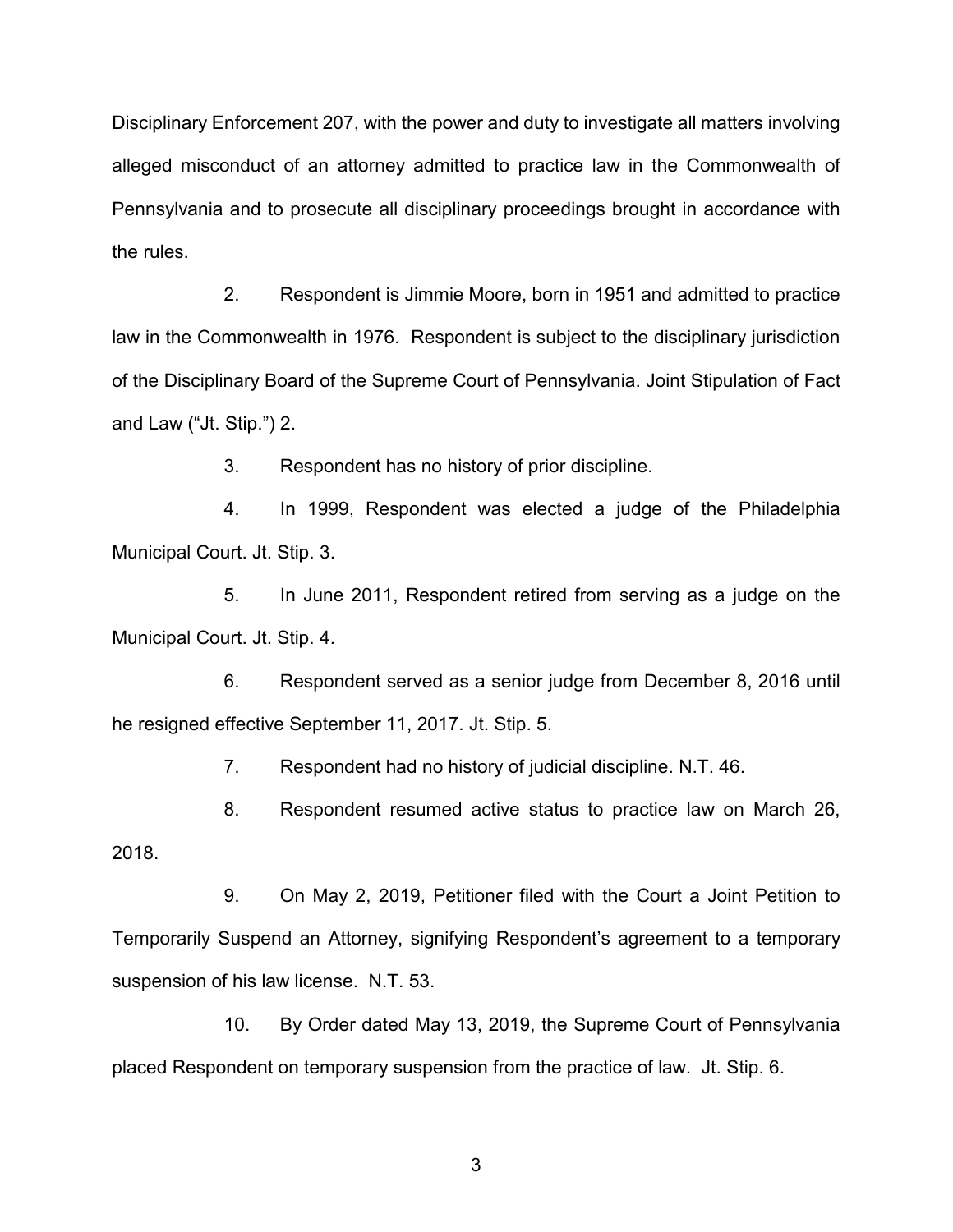#### Criminal Conduct

11. Robert "Bob" A. Brady ("Rep. Brady") was an incumbent of the United States House of Representatives, 1<sup>st</sup> Congressional District, Pennsylvania, running for re-election in 2012. Jt. Stip. 9.

12. In February 2011, Respondent commissioned a poll from Lake Research Partners to analyze the primary matchup between Rep. Brady and Respondent. Jt. Stip. 10.

13. Respondent decided to enter the Congressional race and challenge incumbent Rep. Brady as a candidate for the Democratic Party's 2012 nomination to become a member of the United States House of Representatives, 1<sup>st</sup> Congressional District. Jt. Stip. 11.

14. By February 2012, Respondent had difficulty raising money for his campaign, had no funds, and was accumulating debt. Jt. Stip. 12; N.T. 47, 48.

15. In February 2012, Respondent and Rep. Brady met at the office of former Philadelphia Mayor W. Wilson Goode, Sr. to discuss Respondent's possible departure from the Congressional race, during which time, Rep. Brady stated that he: "was going to step down within two years"; would "get [Respondent] the [Democratic Party] endorsement"; could be Respondent's "finance chair and help [him] raise money"; and could give Respondent "a job in the interim." Jt. Stip. 13.

16. Respondent requested \$120,000 from Rep. Brady to withdraw from the Congressional race so that Respondent could pay off his campaign debts. ODC-8(a), p. 143; N.T. 258.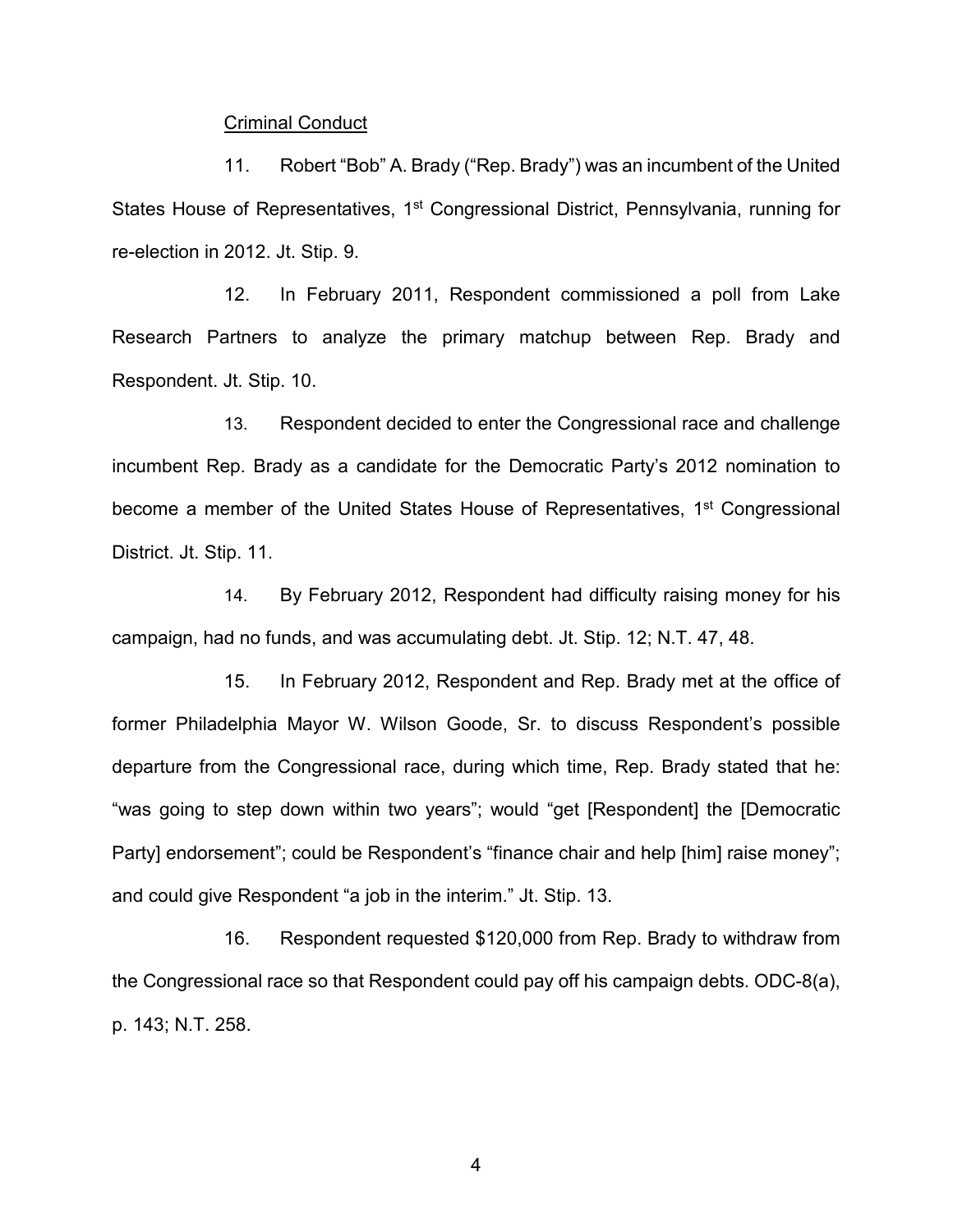17. Rep. Brady agreed to give Respondent \$90,000 for Respondent to pay off his campaign debts in exchange for Respondent's agreement to withdraw from the primary election. Jt. Stip. 14.

18. During the meeting with Rep. Brady, Respondent discussed "how we were going to get the money from his – from Congressman Brady's campaign to my campaign…What really matters was the \$90,000 coming from Brady's campaign to-to Jimmie Moore's campaign for Congress." ODC-8(a), at p. 158.

19. On February 29, 2012, Respondent withdrew from the race for the 1<sup>st</sup> Congressional District. Jt. Stip. 15.

20. In March 2012, Respondent met with Rep. Brady's political consultant, Kenneth Smukler, to discuss Rep. Brady's payment of \$90,000 to Respondent's campaign to pay off Respondent's campaign debts. Jt. Stip. 16.

21. Rep. Brady and Mr. Smukler devised a scheme to hide both the source and reason for the \$90,000 payment from Rep. Brady's campaign committee to Respondent's campaign committee whereby Rep Brady would make three payments to repay the campaign debts of Jimmie Moore for Congress as follows:

- a. the first two payments would be justified by a purported purchase of a poll; and
- b. the third payment would be justified by a purported "no show" consulting contract with D. Jones & Associates.
- Jt. Stip. 17.

22. In or around May 2012, Mr. Smukler instructed Respondent to create a "dummy corporation" (shell company) that would issue "dummy invoices" and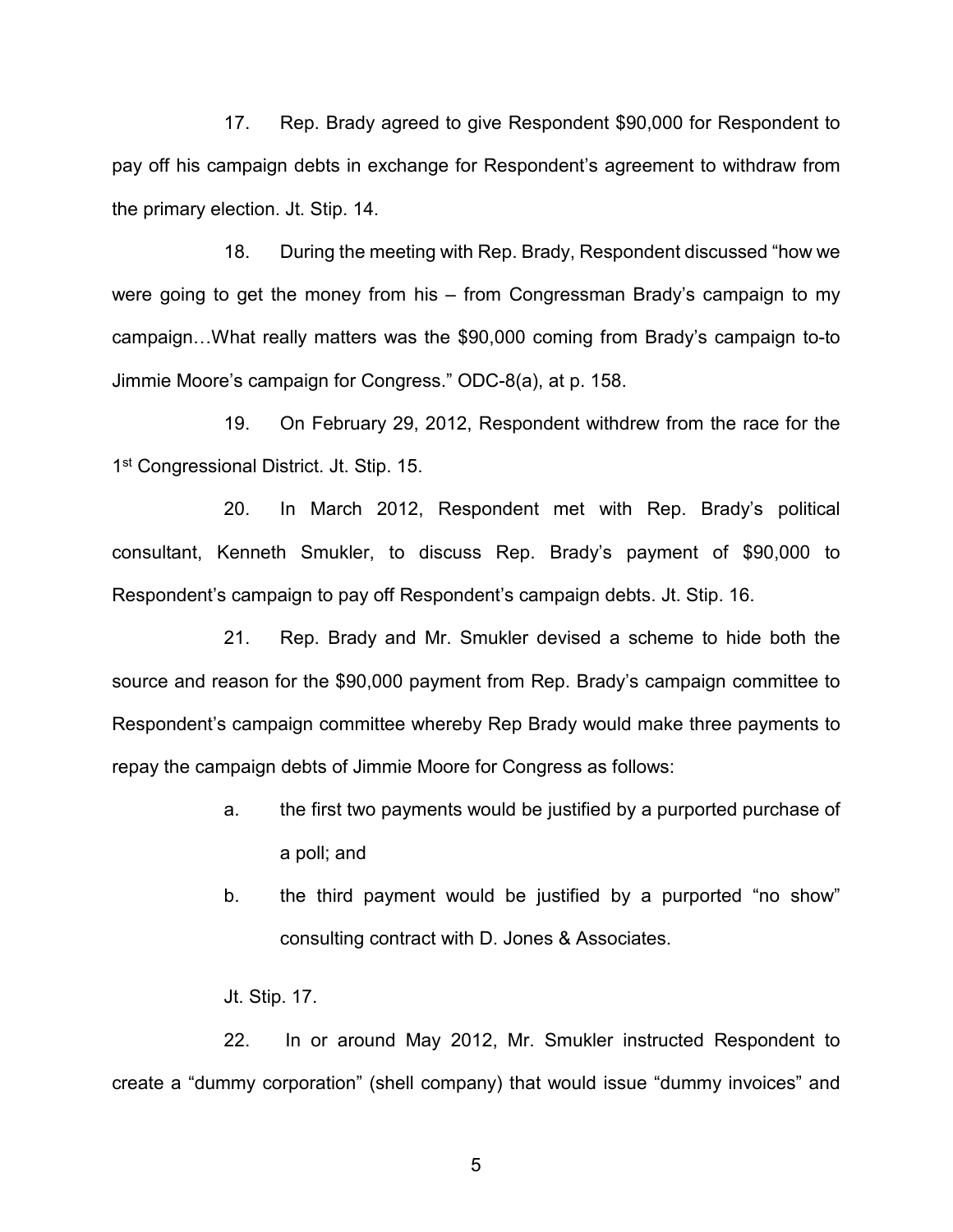receive the funds from Rep. Brady's campaign committee. In response, Respondent created CavaSense Associates, Inc. ("CavaSense") for the sole purpose of receiving Rep. Brady's funds. Jt. Stip. 18.

23. In June 2012, Carolyn Cavaness, Respondent's campaign manager, created "dummy invoices" for CavaSense's purported sale of the poll that Respondent's campaign had obtained analyzing the primary matchup between Rep. Brady and Respondent. Jt. Stip. 19.

24. On or about June 4, 2012, Ms. Cavaness emailed Mr. Smukler the two "dummy invoices" from CavaSense requesting payment of \$40,000 and \$25,000 for the poll, after which time:

- a. on or about June 11, 2012, Rep. Brady's campaign committee wrote Voter Link Data Systems ("VLDS"), a company owned and operated by Mr. Smukler, a check for \$40,000;
- b. on or about June 13, 2012, Mr. Smukler wrote a check from VLDS, in the amount of \$40,000, to Ms. Cavaness with the notation "Poll" written on the memo line;
- c. on or about July 10, 2012, Rep. Brady's campaign committee wrote VLDS a \$25,000 check;
- d. on or about July 17, 2012, VLDS wrote a \$25,000 check to Ms. Cavaness with the notation "Poll" written on the memo line; and
- e. on or about August 6, 2012, at Respondent's direction, Ms. Cavaness emailed the data associated with the poll to Mr. Smukler.

Jt. Stip. 20.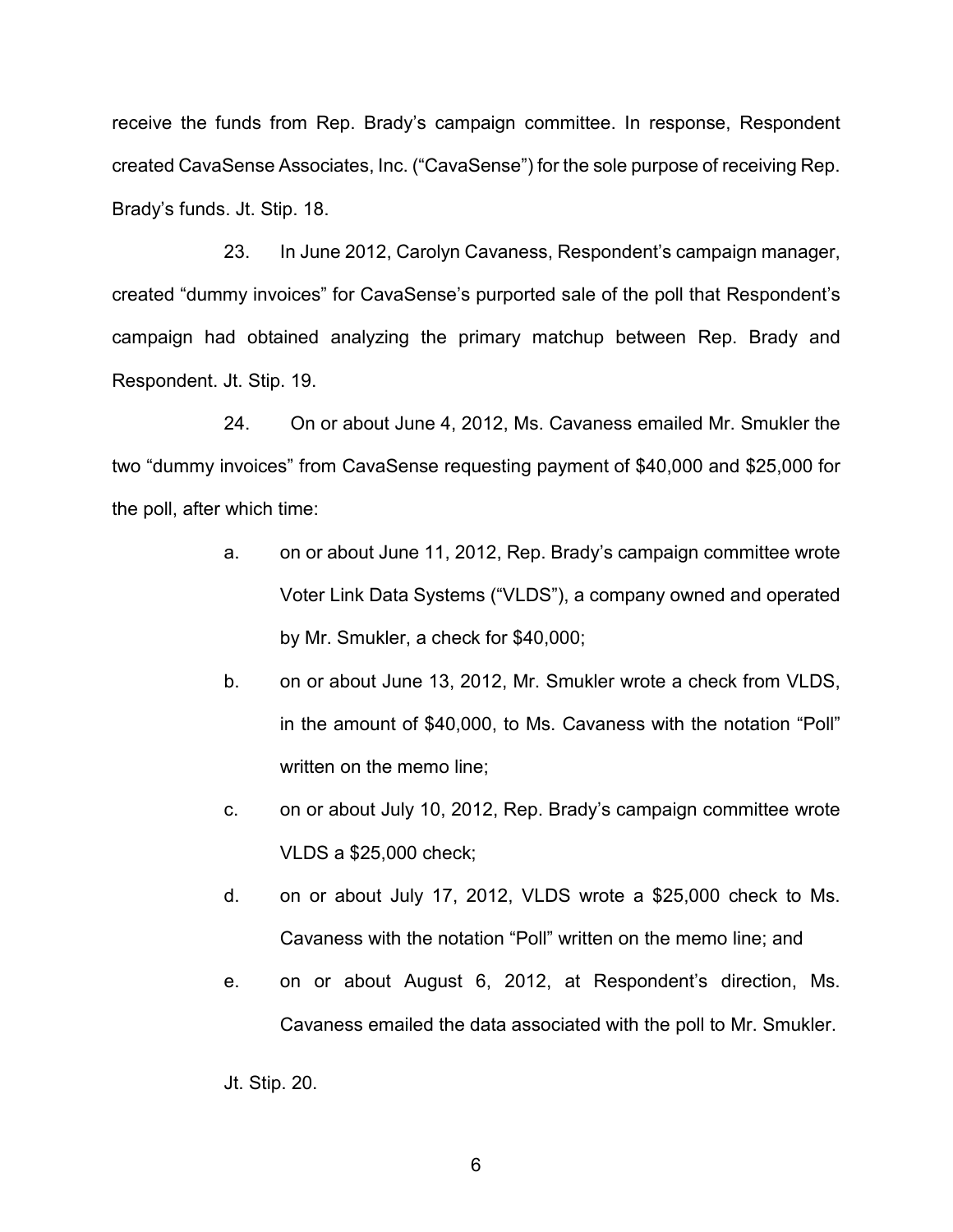25. On or about June 20, 2012, Ms. Cavaness sent an email to political consultant Donald Jones attaching a "dummy invoice" stating that D. Jones & Associates would pay CavaSense \$25,000 for purported "consulting services," after which time:

- a. On or about August 23, 2012, Rep. Brady's campaign committee wrote a \$25,000 check payable to D. Jones & Associates; and
- b. On or about August 30, 2012, Mr. Jones wrote a \$25,000 check payable to CavaSense with the notation in the memo line, "Consulting," notwithstanding that neither CavaSense nor Ms. Cavaness did any consulting work for Mr. Jones, his company, or Rep. Brady's campaign committee.

Jt. Stip. 21.

26. From June 2012 through August 2012, Respondent directed that the \$90,000 received from Rep. Brady's campaign committee be used as follows:

- a. \$21,000 to pay vendors owed money by Jimmie Moore for Congress; and
- b. \$19,500 via checks to Respondent with the notation "Reimbursement" written on the memo line.

Jt. Stip. 22.

27. Respondent directed that the remaining \$49,500 be placed in Ms. Cavaness's personal bank account. Jt. Stip. 23.

28. Respondent testified that he knew at the time that he agreed to accept the \$90,000 that he could not receive it under federal law. N.T. 107-108.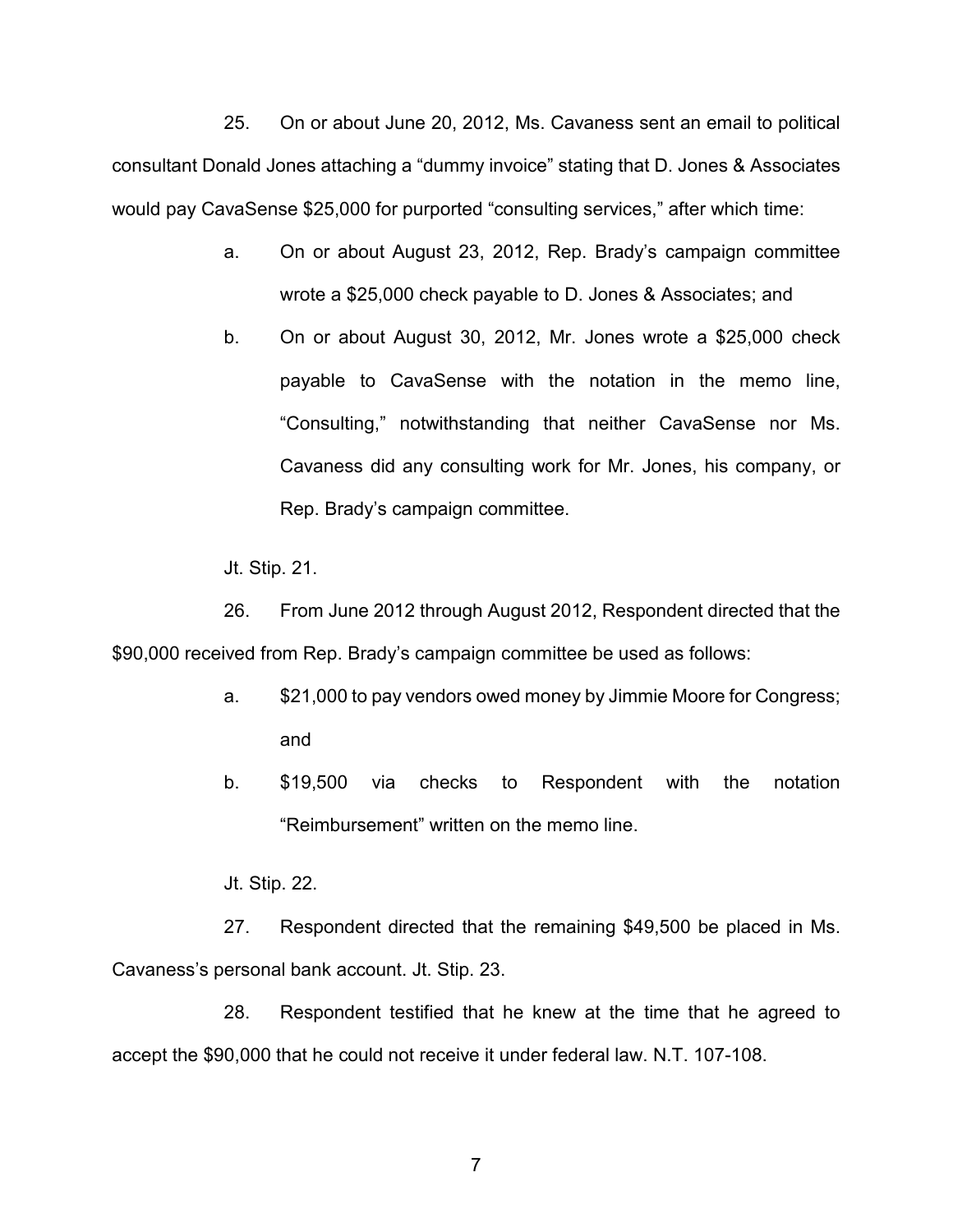29. The Federal Election Campaign Act of 1971, as amended, 52 U.S.C. § 30101 *et seq.* ("Election Act") formerly 2 U.S.C. § 431 *et seq*, limits financial influence in the election of candidates for federal office, including candidates for the office of Member of the United States House of Representatives, and provides for public disclosure of the financing of federal election campaigns. Jt. Stip. 32.

30. The Federal Election Commission ("FEC") is a federal agency charged with the duty to enforce the limits and prohibitions of the Election Act and to compile and publically report accurate information about the source and amounts of campaign contributions. Jt. Stip. 33.

31. In 2011-2012, the Election Act limited the amount and source of money that may be contributed to a federal candidate or that candidate's authorized campaign committee, and:

- a. limited both the primary and general election campaign contributions in 2012 to \$2,500, for a combined total of \$5,000 from any individual to any one candidate in an election cycle;
- b. limited contributions from one federal candidate's authorized committee to another federal candidate's authorized committee to \$2,000 per candidate for both the primary and general elections, for a combined total of \$4,000 in an election cycle;
- c. provided that the contributions made through an intermediary were to be treated as contributions from the original payer; and
- d. required that "expenditures made by any person in cooperation, consultation, or concert, with or at the request or suggestion of, a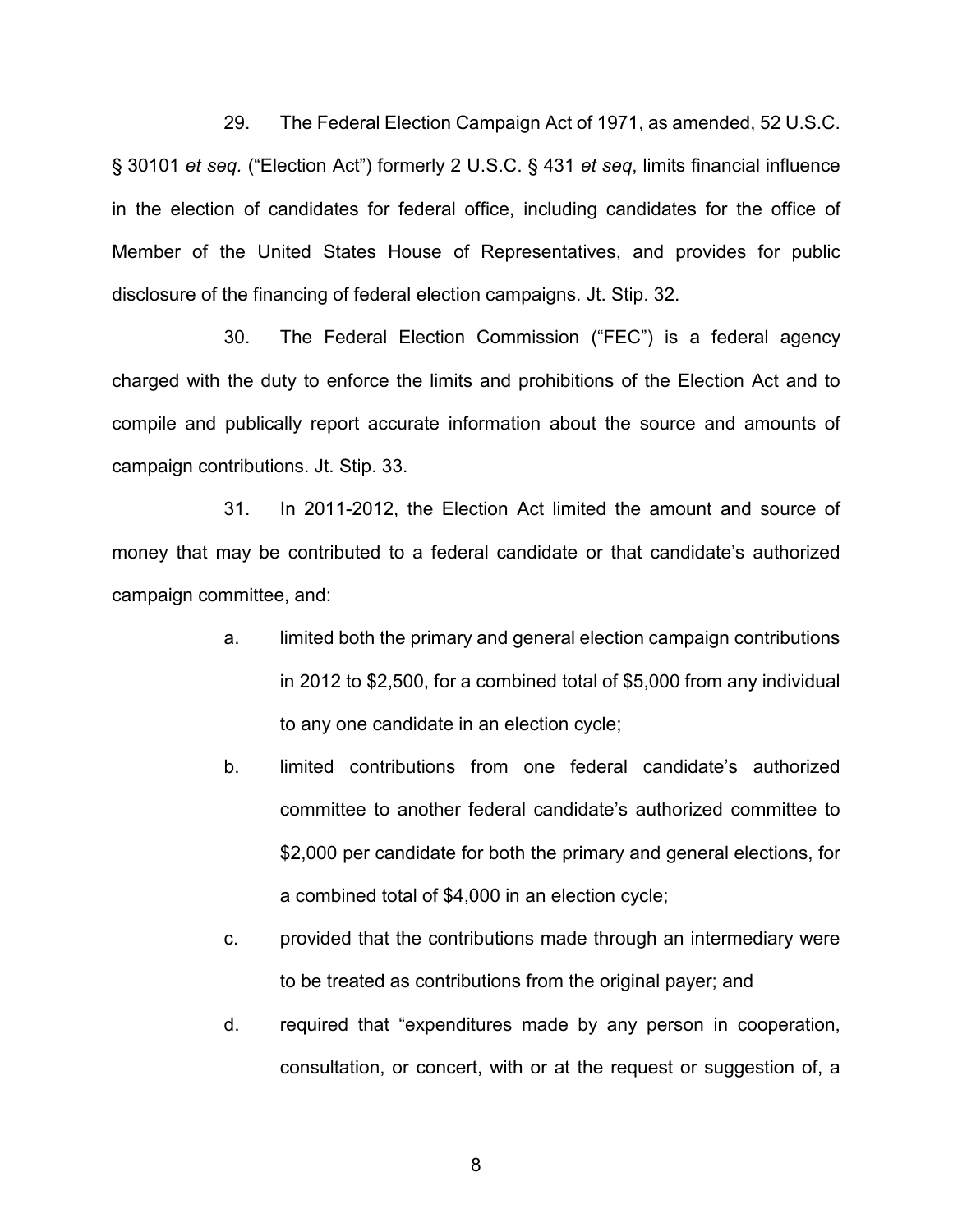candidate … shall be considered to be a contribution to such candidate."

Jt. Stip. 34.

32. The Election Act requires campaign committees to file with the FEC quarterly campaign reports accurately disclosing activities related to contributions, expenditures, debts, and loans of the committee. Jt. Stip. 35.

33. Respondent knew that federal law placed limits on contributions to political campaigns for federal office. Jt. Stip. 24.

34. Respondent knew that federal law required political campaigns to file reports with the FEC that truthfully and accurately reported contributions and expenditures. Jt. Stip. 25.

35. In October 2012 and June 2013, Respondent knowingly and intentionally filed false campaign finance reports with the FEC that failed to disclose:

a. the receipt of any funds from Rep. Brady's committee;

- b. the political consulting companies through which funds were passed to Respondent's campaign;
- c. payment of funds to campaign vendors from the funds received from Rep. Brady's campaign committee;
- d. reimbursement of funds to Respondent; and
- e. payments to Ms. Cavaness.

Jt. Stip. 26.

36. In October 2012 and June 2013, Respondent knowingly and intentionally filed campaign finance reports with the FEC that: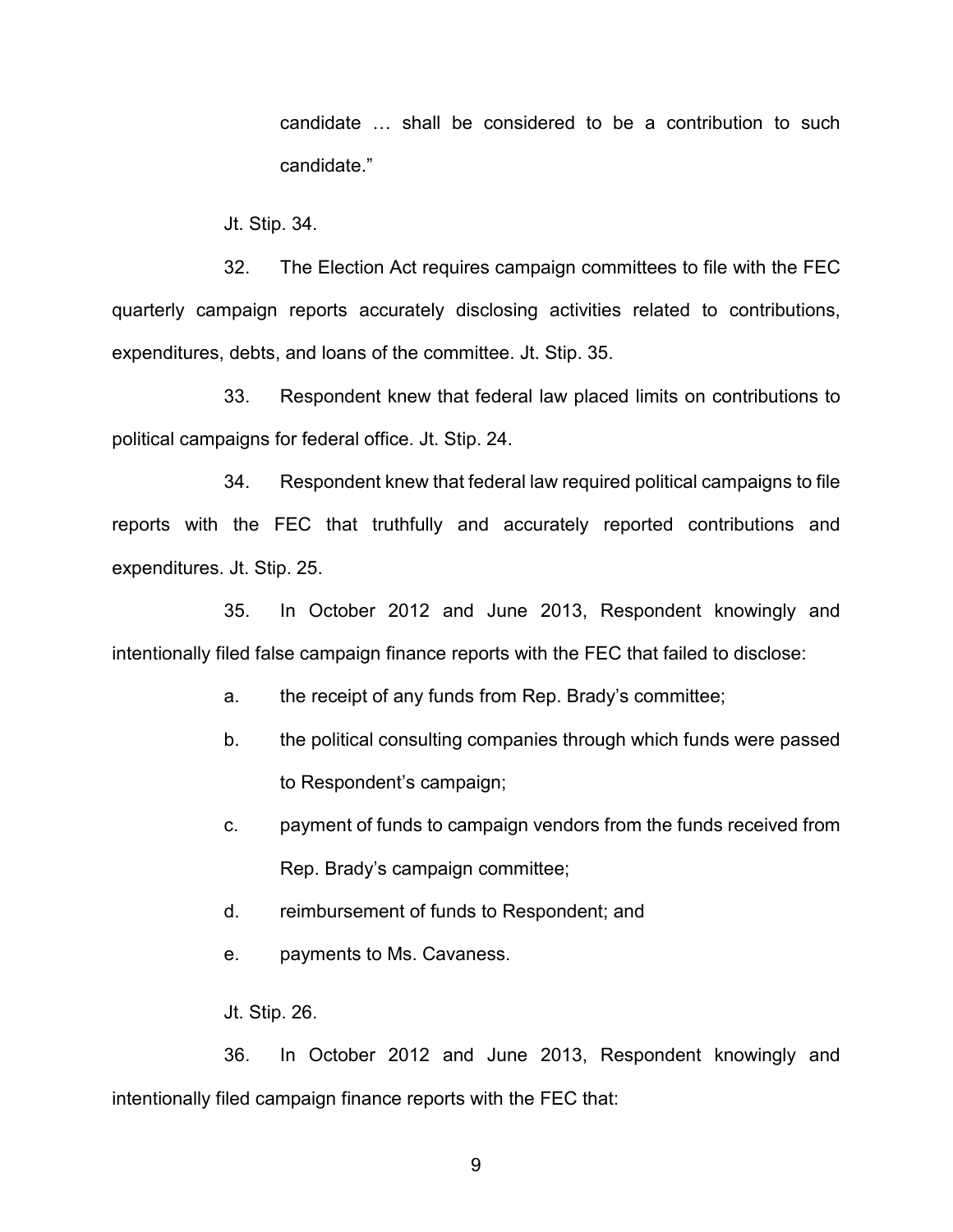- a. falsely listed the same debts owed by Respondent's campaign as had been listed in Respondent's earlier reports;
- b. purposely omitted the material fact that Respondent's campaign debts had been repaid using funds from Rep. Brady's campaign committee; and
- c. concealed the fact that Rep. Brady's campaign committee had made excess campaign contributions to Respondent's campaign in exchange for Respondent's agreement to withdraw from the primary election.

Jt. Stip. 27.

37. Respondent admitted that it was his decision alone, to file false reports with the FEC. N.T. 69-70.

38. On September 13, 2017, the government filed a Bill of Information charging Respondent with the criminal offense of False Statements, 18 U.S.C. § 1001(a)(1) and (2) (one count), for knowingly and willfully concealing from the FEC the three payments, totaling \$90,000, from Rep. Brady's campaign to Respondent's campaign in violation of 52 U.S.C. § 30104. Jt. Stip. 28.

39. On October 3, 2017, Respondent appeared before the Honorable Jan E. DuBois in the United States District Court for the Eastern District of Pennsylvania and pled guilty to the crime of False Statements. By pleading guilty, Respondent admitted that he knowingly and willfully, falsified, concealed or covered up a material fact, by trick, scheme or fraud, that he had a duty to disclose. Jt. Stip. 29.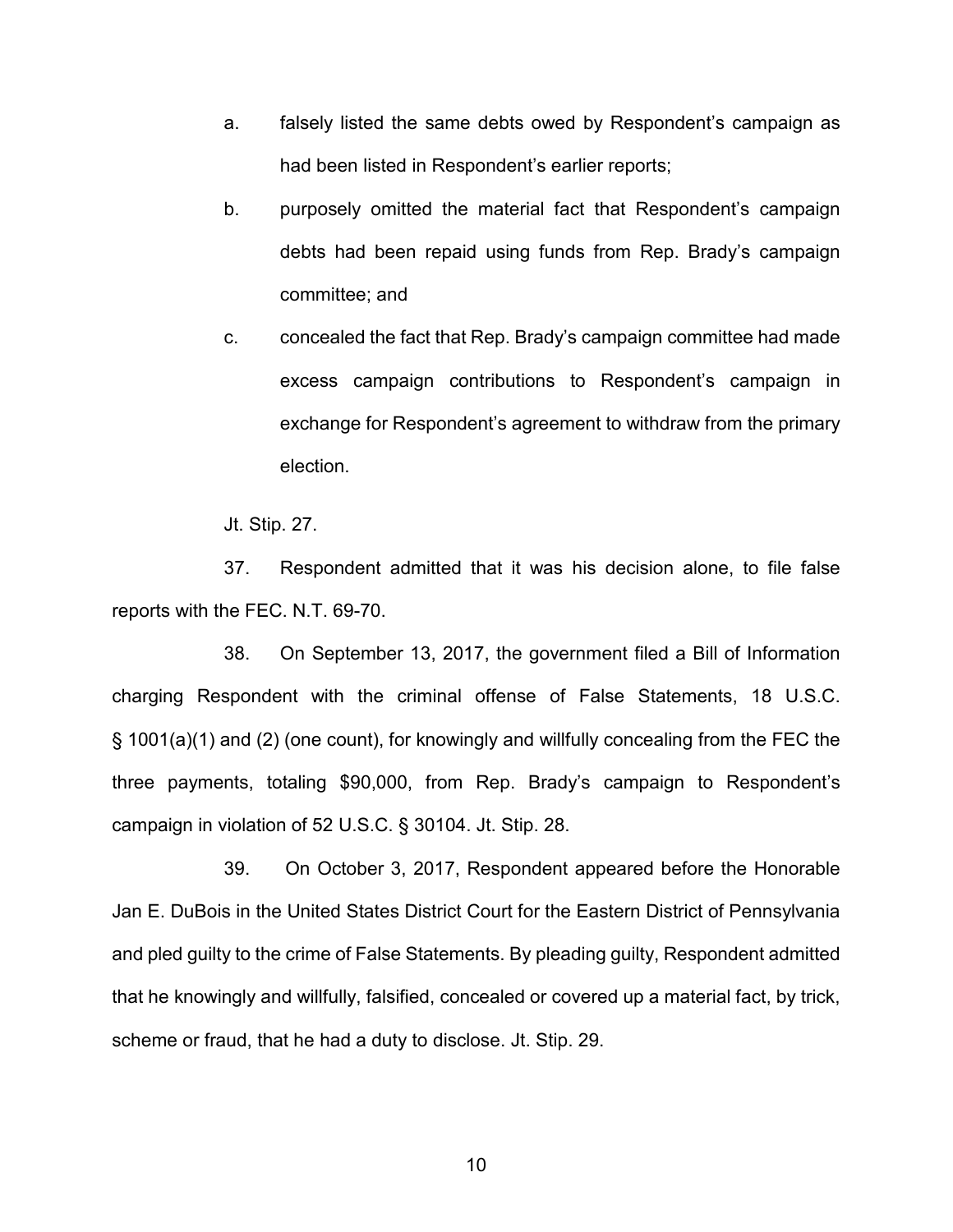40. The crime of False Statements to which Respondent pled guilty is a Class E felony punishable by imprisonment of not more than five years and a fine of not more than \$250,000 (unless a statutory exception applies). 18 U.S.C. §§ 1001(a), 3559(a)(5), 3571(b)(3). Jt. Stip. 36.

41. The crime to which Respondent pled guilty is a "crime" as defined in Pa.R.D.E. 214(h). Jt. Stip. 37.

42. By letter dated September 24, 2018, Respondent reported the entry of his guilty plea in 2017 to Office of Disciplinary Counsel. Jt. Stip. 30.

43. In his September 24, 2018 letter, Respondent wrote that he only "later discovered that he had violated the federal campaign finance laws" by his "accommodation" with Rep. Brady to withdraw from the Congressional race.

44. On December 12, 2019, Judge DuBois sentenced Respondent to two years of probation and a special assessment of \$100. Jt. Stip. 31.

#### Additional Findings

45. Respondent credibly testified at the disciplinary hearing.

46. Respondent is a public figure as a former judge and an individual who ran for Congress. N.T. 37, 42, 25; Jt. Stip. 2.

47. Respondent's misconduct generated media publicity and brought disrepute to the legal profession. ODC-11.

48. In Respondent's June 22, 2020 Answer to Petition for Discipline, he denied that he and Ms. Cavaness used the funds for their personal expenses. Respondent later testified on cross-examination that he agreed the statement was false. Petition for Discipline at ¶ 23; Answer at ¶ 23; N.T. 266-267.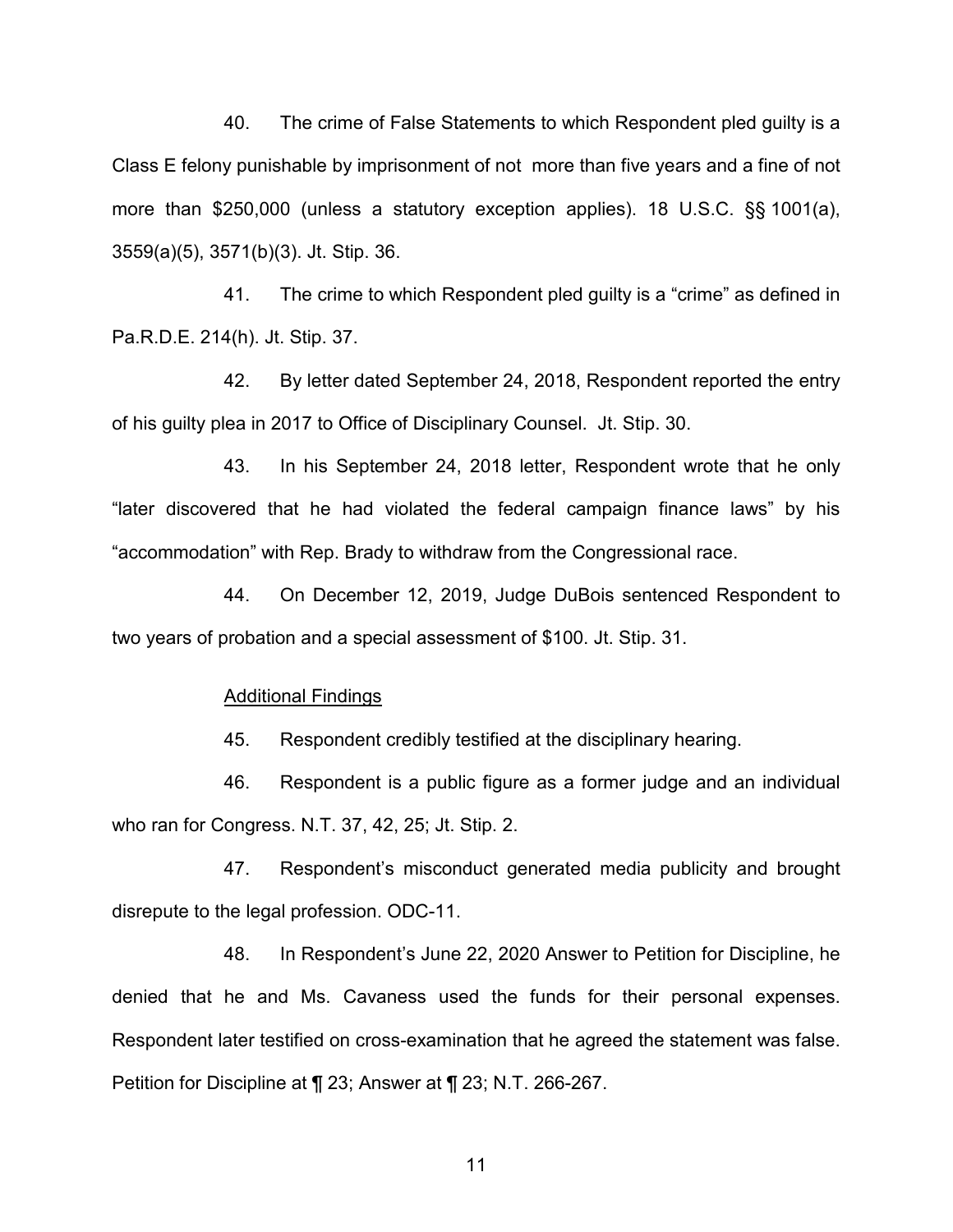49. Respondent, along with Ms. Cavaness, used a portion of these funds for personal expenses that included the purchase of a Cadillac and vacations in Canada and Florida. N.T. 262-265; ODC-4, pp. 5-7; ODC-8(a), p. 166.

50. In Respondent's June 22, 2020 Answer to Petition for Discipline, he stated he "did not know what Mr. Brady was proposing was illegal." Answer at ¶ 16.

51. Although there was some inconsistency as to when Respondent knew it was wrong for his Congressional campaign to receive \$90,000 from Rep. Brady's campaign, Respondent ultimately admitted that he knew it was a crime to participate in the scheme proposed for Respondent to receive \$90,000 from Rep. Brady's campaign to pay off Respondent's campaign debts. N.T. 48-49, 108-110.

52. At the disciplinary hearing on October 8, 2020, Respondent testified on cross-examination that he knew at the time he agreed to accept \$90,000 from Rep. Brady that it was a violation of federal law and "initially I probably felt that it was the wrong thing to do." N.T. 110.

53. Respondent cooperated with the government after he was contacted by the FBI in April 2017, and assisted by wearing a wire and testifying against Mr. Smukler. N.T. 49, 51, 76, 154, 156, 253, 256, 257.

54. As far as his involvement in the scheme, Respondent testified that "when you have experienced folks such as Bob Brady and Ken Smukler coming to you and saying 'you need to do this, you need to do that,' I was doing what they were telling me to do. I thought they would know better than me, so I just followed what they told me to do." N.T. 99-100.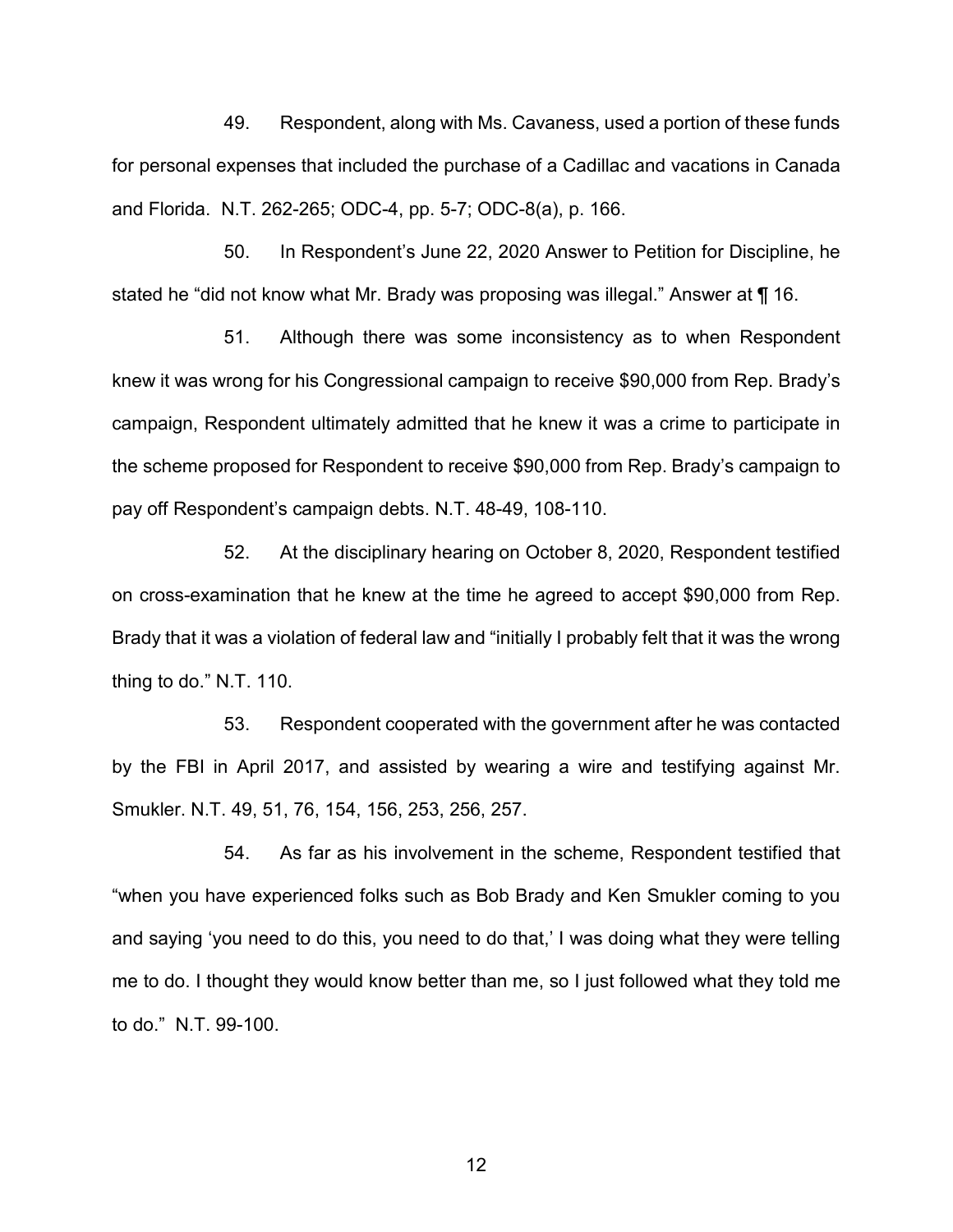55. Respondent accepted responsibility for his criminal conduct. He testified that he pled guilty because he knew he broke the law, and there was no reason for him to deny something that he knew he did. N.T. 50.

56. Respondent was embarrassed by his misconduct and expressed remorse. N.T. 49, 278-279.

57. Respondent explained that he should have "stayed in [his] own lane" and did not realize the significance of running against an incumbent in terms of raising money. N.T. 48, 58

58. Respondent testified to the impact his conviction had on his relationship with his family and the decline in his health caused by "this incident." N.T. 56- 58

59. Respondent testified that "if there were any victims, I would have absolutely no problem apologizing." NT. 56.

60. Respondent has a record of community service. N.T. 43-44, 60, 286.

61. By application dated November 1, 2016, which post-dated Respondent's criminal conduct but pre-dated his knowledge of the FBI investigation, Respondent applied to be a senior judge on the Philadelphia Municipal Court. N.T. 113, 116.

62. The application asked whether, to the applicant's knowledge, there was any pending investigation of the applicant by any local, state or federal law enforcement agency, and further stated that the applicant agreed to inform the Administrative Office of Pennsylvania Courts of any change in circumstances regarding that information. N.T. 115-116.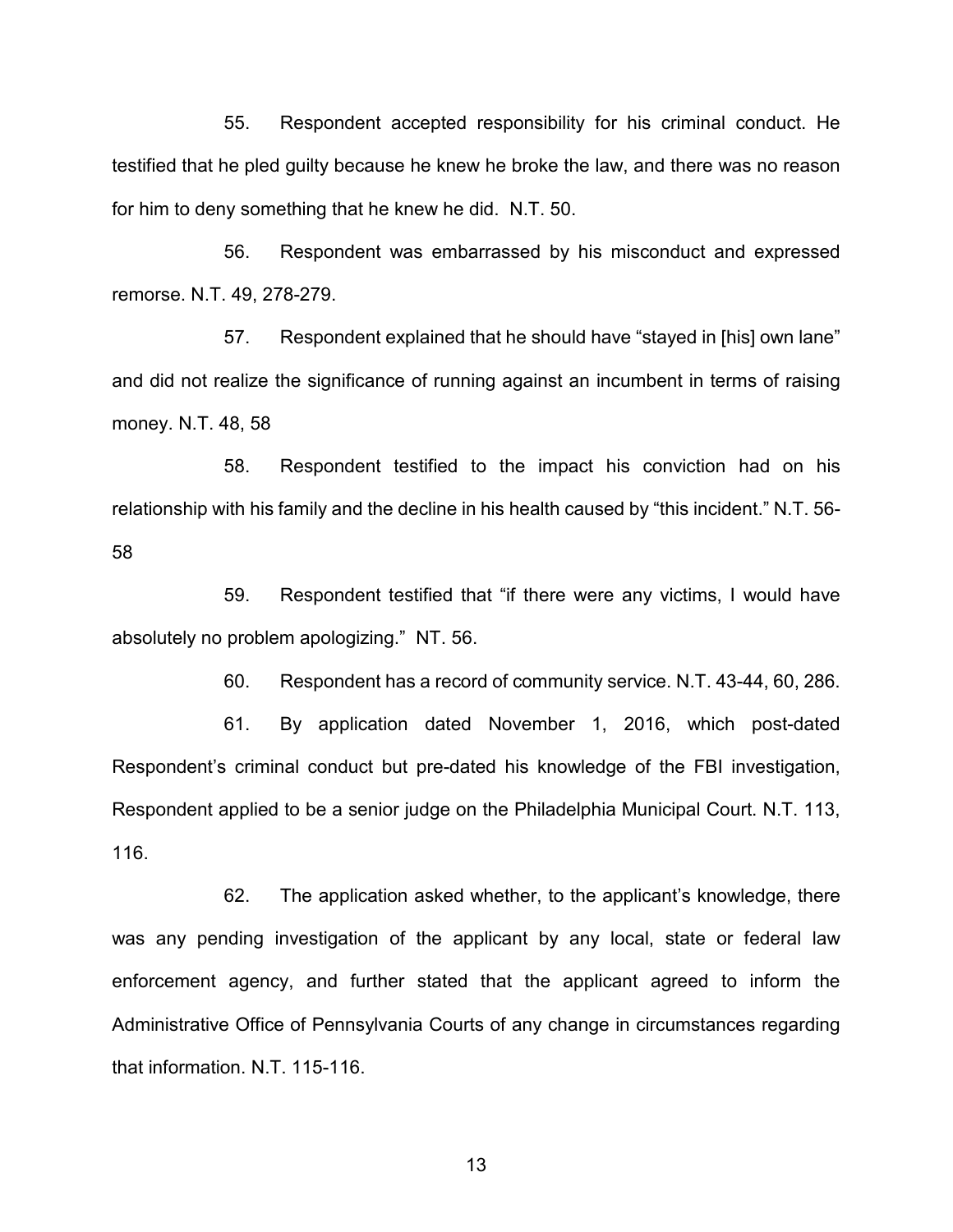63. Shortly after applying for senior judge status, Respondent was appointed a senior judge. N.T. 117.

64. While Respondent was on senior judge status, on April 12, 2017, Ms. Cavaness contacted Respondent and alerted him that the FBI was investigating his Congressional campaign. N.T. 253.

65. The very next day, the FBI contacted Respondent and he met with them and agreed to cooperate. N.T. 253.

66. After the FBI contacted Respondent in April 2017, he continued to maintain senior judge status and failed to report to the Administrative Office of Pennsylvania Courts that there was a change in his circumstances and he was being investigated by law enforcement. N.T. 253- 255, 256.

67. Respondent signed the guilty plea agreement on September 12, 2017 and resigned as a senior judge the next day. N.T. 255-256.

68. Respondent admitted that he sat as a senior judge after he had committed a crime. N.T. 257-258.

69. Respondent corrupted his campaign manager, Ms. Cavaness, by involving her in the scheme to funnel the monies from Rep. Brady's campaign to Respondent's campaign. Ms. Cavaness was prosecuted for her role in the scheme. N.T. 52; 283.

70. Respondent expressed remorse for involving Ms. Cavaness in the corruption scheme. N.T. 282-283.

71. Respondent presented the credible testimony of three character witnesses.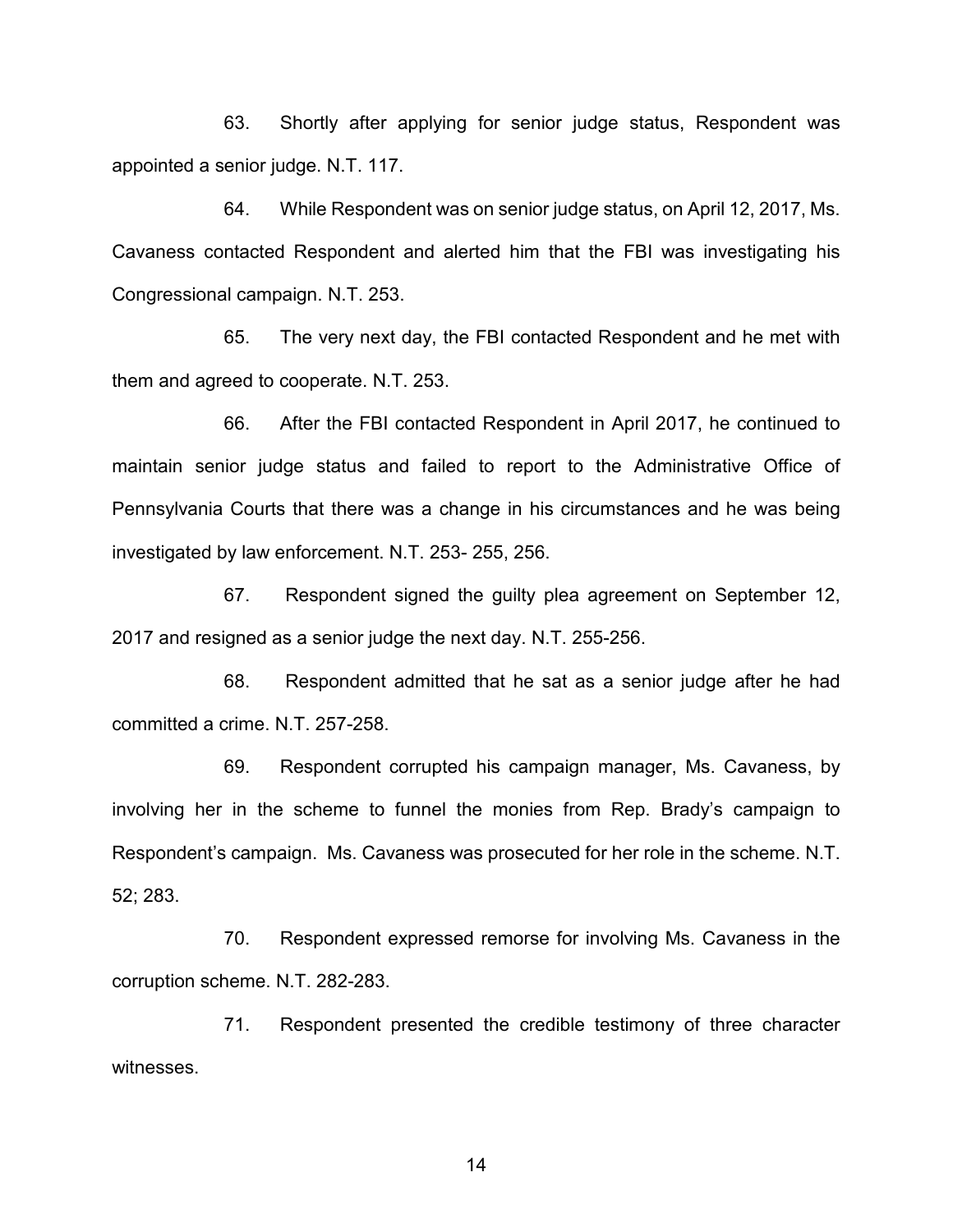72. Sarah Lewis is a retired nurse's aide who first met Respondent in late 2012 at a political committee meeting. N.T. 121-122.

73. Ms. Lewis found Respondent to be a "God-send" and a friend to her community. N.T. 125, 128.

74. Ms. Lewis testified that Respondent is an honest man and a man of integrity. N.T. 129.

75. Jeffrey M. Miller, Esquire was admitted to practice law in Pennsylvania in 1969 and represented Respondent in connection with his criminal proceedings. N.T. 145-146.

76. Mr. Miller testified that Respondent cooperated extensively with the government. N.T. 155-157.

77. Mr. Miller testified that Respondent had an excellent reputation as a judge. N.T. 146-147.

78. Mr. Miller testified that Respondent has an excellent reputation in the community for integrity and honesty. N.T. 164.

79. James J. McEldrew, III, Esquire was admitted to practice law in Pennsylvania in 1982 and has known Respondent as a personal friend for approximately 34 years. N.T. 191, 192.

80. Mr. McEldrew testified that Respondent's misconduct has not changed his high opinion of Respondent as a "terrific lawyer" and a "terrific man." N.T. 195.

81. Mr. McEldrew testified that over the years he has heard "great things" about Respondent in the community. N.T. 196.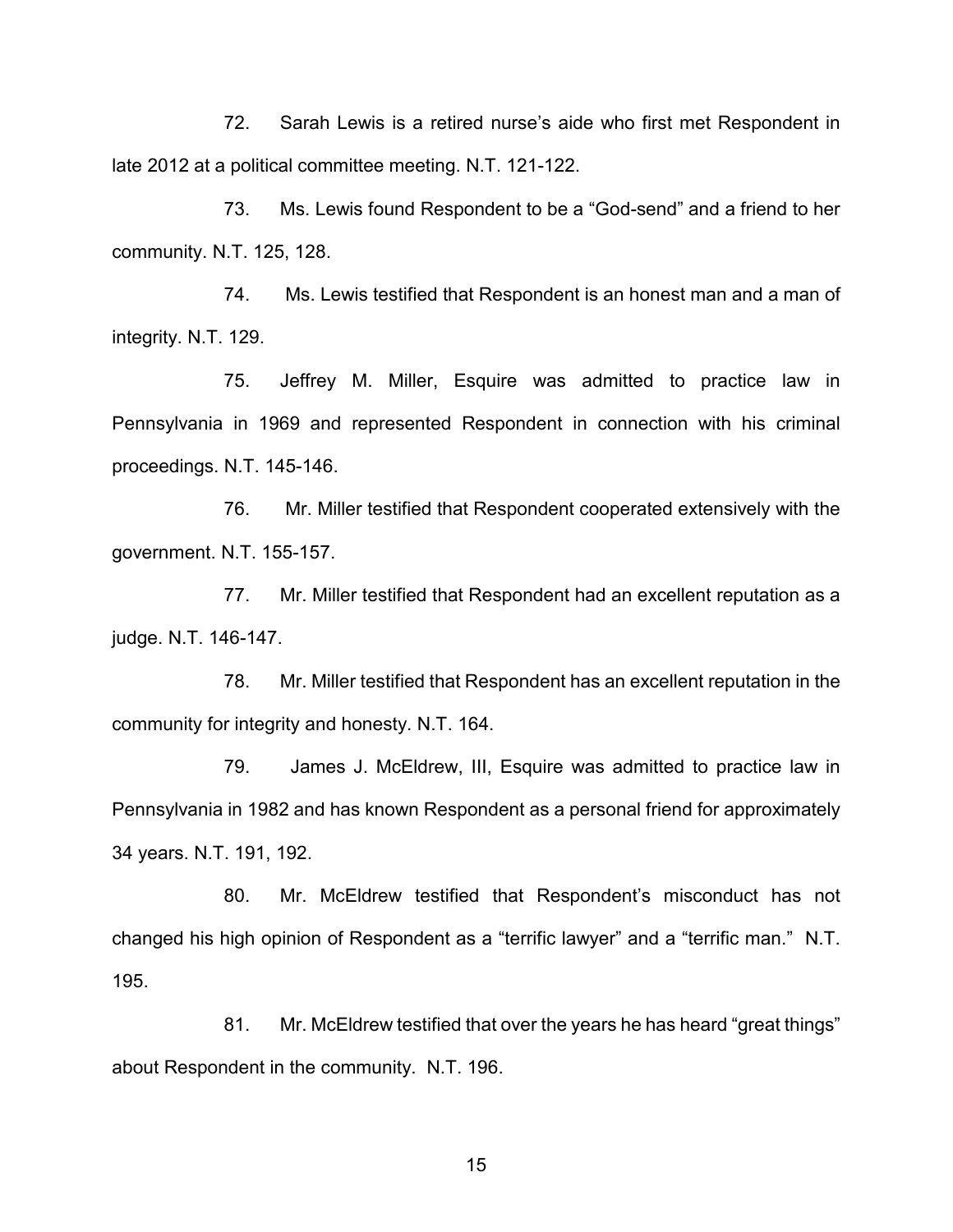#### III. CONCLUSIONS OF LAW

By his conduct as set forth above, Respondent violated the following Pennsylvania Rules of Professional Conduct ("RPC") and Pennsylvania Rules of Disciplinary Enforcement ("Pa.R.D.E."):

> 1. RPC 8.4(a) – It is professional misconduct for a lawyer to violate or attempt to violate the Rules of Professional Conduct, knowingly assist or induce another to do so, or do so through the acts of another.

> 2. RPC 8.4(b) – It is professional misconduct for a lawyer to commit a criminal act that reflects adversely on the lawyer's honesty, trustworthiness or fitness as a lawyer in other respects.

> 3. RPC 8.4(c) – It is professional misconduct for a lawyer to engage in conduct involving dishonesty, fraud, deceit or misrepresentation.

> 4. RPC 8.4(d) – It is professional misconduct for a lawyer to engage in conduct that is prejudicial to the administration of justice.

> 5. Pa.R.D.E. 203(b)(1) – Conviction of a crime shall be grounds for discipline.

## IV. DISCUSSION

This matter is before the Board following the issuance of a Report by the Committee recommending that Respondent be suspended for a period of four years, retroactive to May 13, 2019, after he pled guilty in the United States District Court for the Eastern District of Pennsylvania to False Statements, in violation of 18 U.S.C. § 1001(a)(1) and (2), for his willful filing of false campaign finance reports with the FEC. Conviction of a crime is incontrovertible evidence of misconduct and constitutes a basis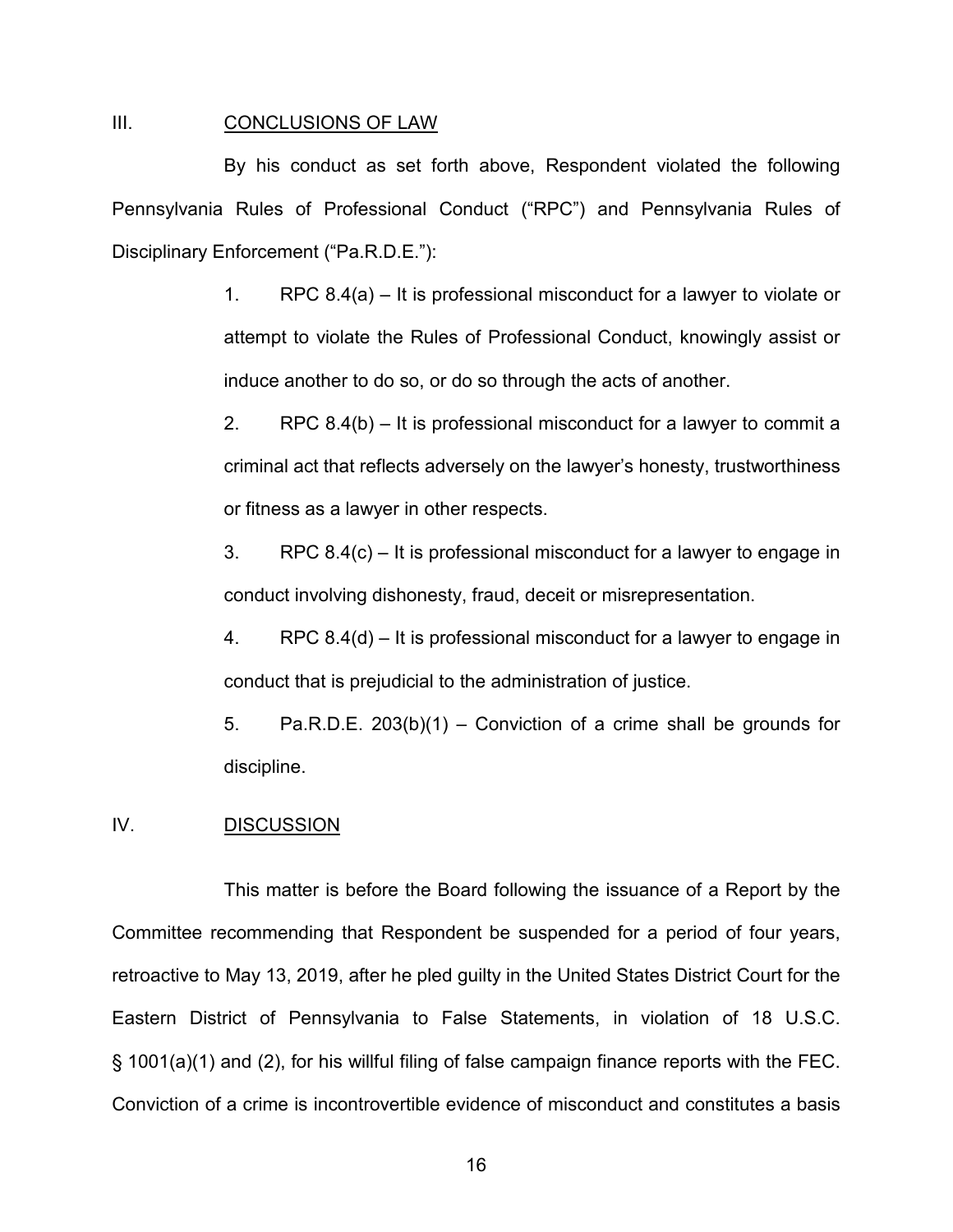for discipline. *Office of Disciplinary Counsel v. Robert Costigan***,** 584 A.2d 296, 297- 298 (Pa. 1990). The Joint Stipulations of Fact and Law, Petitioner's exhibits, Respondent's Answer to the Petition for Discipline and his testimony at the disciplinary hearing established that Petitioner met its burden of proof by clear and satisfactory evidence that Respondent violated the Pennsylvania Rules of Professional Conduct and Pennsylvania Rules of Disciplinary Enforcement charged in the Petition for Discipline. *Office of Disciplinary Counsel v. John Grigsby*, 425 A.2d 730, 732 (Pa. 1981).

The Board's task is to determine the appropriate level of discipline, bearing in mind that the recommended discipline must reflect facts and circumstances unique to the case, including circumstances that are aggravating or mitigating. *Office of Disciplinary Counsel v. Joshua Eilberg*, 441 A.2d 1193, 1195 (Pa. 1982). Further, the Board must "examine the underlying facts involved in the criminal charge to weigh the impact of the conviction upon the measure of discipline." *Office of Disciplinary Counsel v. Frank Troback*, 383 A.2d 952, 953 (Pa. 1978). Despite the fact-intensive nature of the endeavor, consistency is required so that similar misconduct "is not punished in radically different ways." *Office of Disciplinary Counsel v. Robert S. Lucarini*, 472 A.2d 186, 190 (Pa. 1983).

The Committee has recommended a four year suspension, retroactive to Respondent's temporary suspension. In making this recommendation, the Committee considered Petitioner's recommendation for a five year suspension and Respondent's recommendation for a two year suspension. Under Pa.R.D.E. 208(d)(2), the Board is not bound by the Committee's recommendation and may change it after reviewing the facts and circumstances of record. On our review, we conclude that the appropriate discipline is disbarment, retroactive to the date of Respondent's temporary suspension from the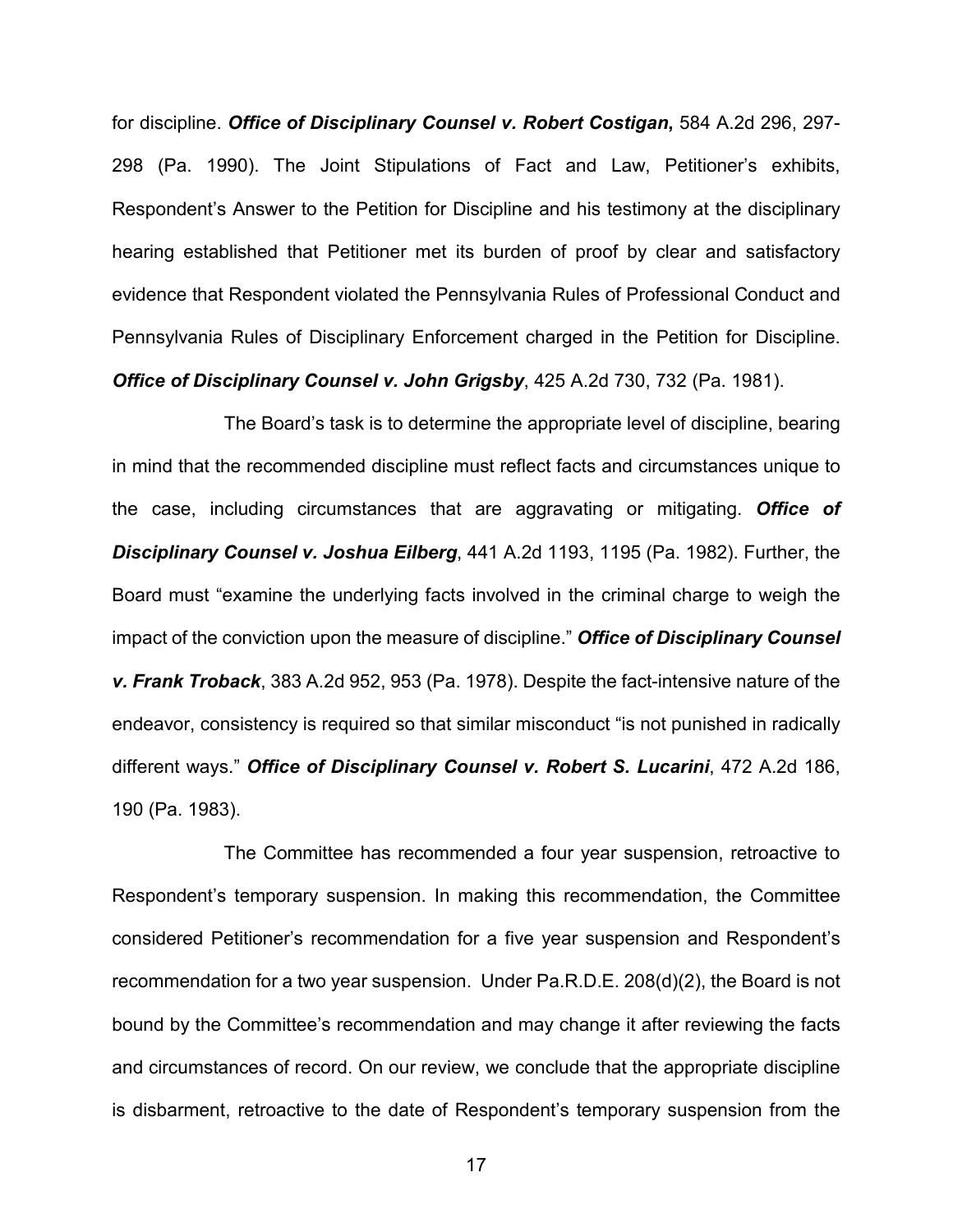practice of law, for the reasons that follow.

The record established that in 2012, Respondent struck a corrupt deal to withdraw from a Congressional campaign in exchange for \$90,000 from his opponent to pay off Respondent's campaign debts. The scheme was multi-layered in that it required setting up a shell company, creating three "dummy invoices" and sending the "dummy invoices" to Rep. Brady's various political consultants, who then sent monies by three separate checks to the shell company for Respondent to distribute. Although Respondent was not the mastermind of this scheme, the record evidences that he was all too willing to go along with it in order to rid himself of his debt. Respondent was responsible for either implementing the details of the scheme himself or directing Ms. Cavaness to set up the "dummy" corporation and prepare the "dummy invoices." Upon receipt of the \$90,000, Respondent made distribution to vendors, to Ms. Cavaness and to himself. Thereafter, to conceal the scheme Respondent knowingly filed false campaign finance reports with the FEC that failed to disclose his receipt of any funds from Rep. Brady's campaign, any money that Respondent received personally, or the fact that vendors were paid. Respondent admitted that he alone was responsible for filing the false campaign finance reports. Respondent used the monies for personal expenses, including vacations and a car.

In 2017, Respondent was caught, cooperated with the government, pled guilty to the crime of False Statements and was sentenced to probation for a period of two years and a special assessment of \$100. Respondent reported his conviction to Office of Disciplinary Counsel on September 24, 2018 and cooperated with the disciplinary authorities by agreeing to the temporary suspension of his law license.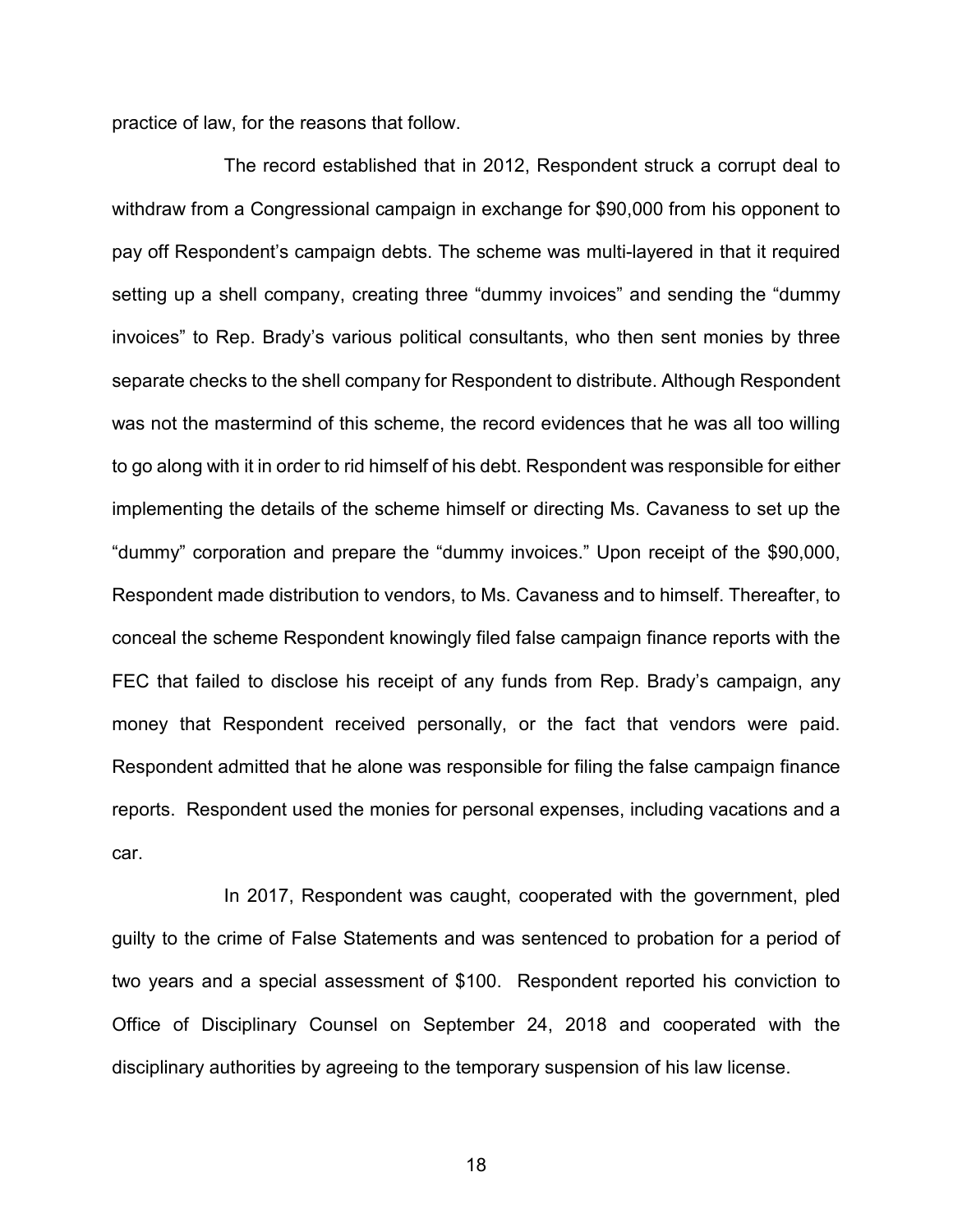Respondent's cooperation with the government and the disciplinary authorities serves as a mitigating factor. In other mitigation, we find that Respondent, who was admitted to the bar in Pennsylvania in 1976, has no history of professional or judicial discipline and has a demonstrated record of community service. Respondent expressed personal remorse for the impact his criminal conduct had on his family and described the decline in his health caused by "this incident." Respondent's character witnesses credibly testified that he is a person of integrity and honesty who enjoys a good reputation in the community.

This record established several weighty aggravating factors. Although Respondent cooperated with Petitioner in its investigation of his wrongdoing, he was inconsistent as to when he knew his conduct was wrong and downplayed his culpability in his submissions to Petitioner. Respondent's September 24, 2018 letter to Office of Disciplinary Counsel reporting his conviction as required under Pa.R.D.E. 214(a), states that he only "later discovered that he had violated the federal campaign finance laws" by his "accommodation" with Rep. Brady to withdraw from the Congressional race. Respondent's June 22, 2020 Answer to Petition for Discipline states he "did not know what Mr. Brady was proposing was illegal." However, Respondent admitted on crossexamination at the disciplinary hearing that he knew at the time he agreed to accept \$90,000 from Rep. Brady that it was a violation of federal law and "initially I probably felt that it was the wrong thing to do." N.T. 110.

During the time frame following his criminal conduct, Respondent applied for senior judge status and was appointed a senior judge in December 2016. He held this status until September 13, 2017, the day after he agreed to plead guilty. From April 2017 when Respondent became aware that the FBI was investigating his conduct until he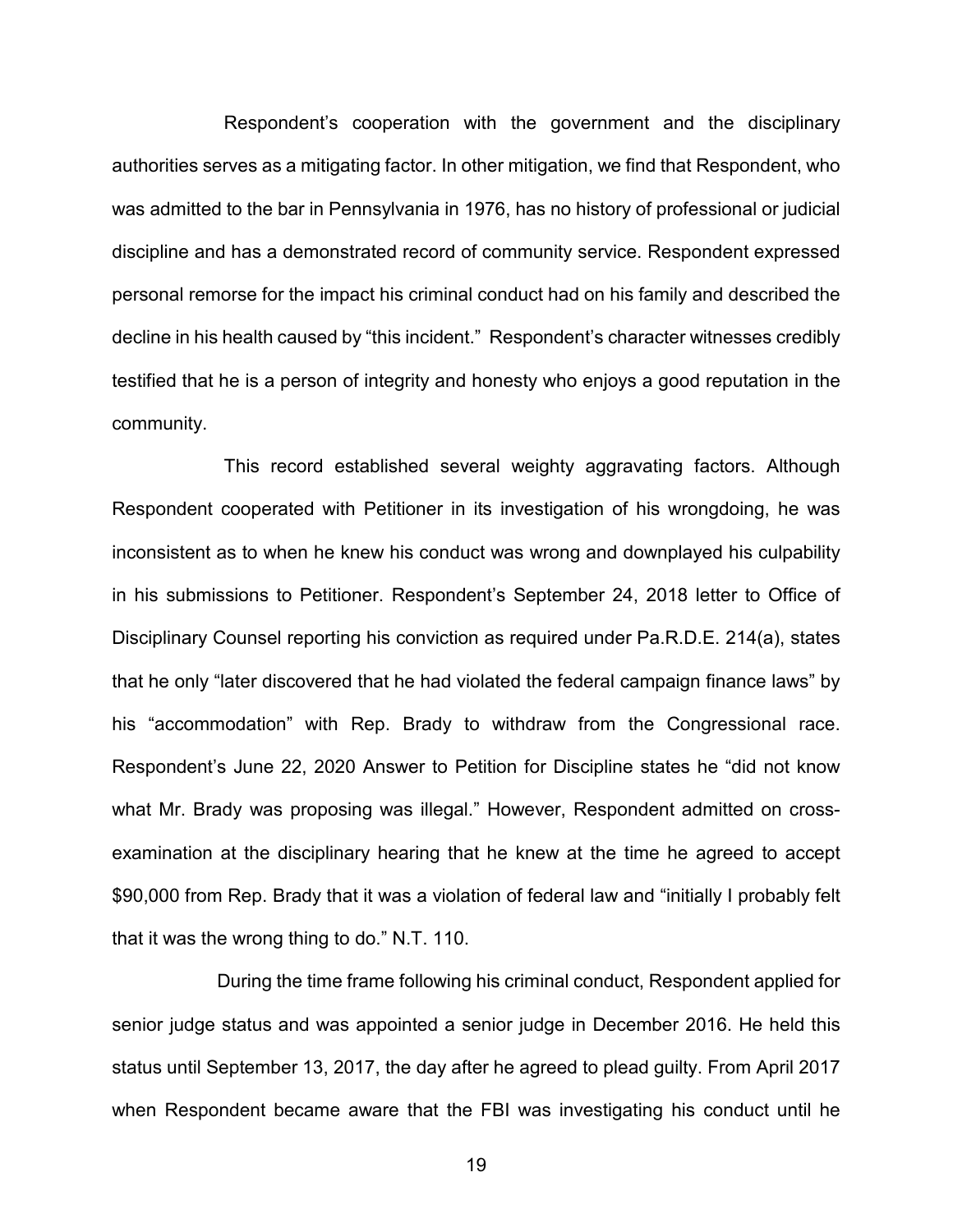resigned in September 2017, a period of five months, Respondent maintained his senior judge status. He took no action to report to the AOPC that he was the subject of an investigation by law enforcement, as the senior judge application directed him to do, nor did he resign his position at any time prior to the entry of his guilty plea. It does not appear that Respondent gave any consideration to the uncomfortable reality that he was tasked with upholding the law while simultaneously under investigation for a crime implicating his own integrity and honesty. The blatant hypocrisy of this situation is astounding and serves as a serious aggravating factor.

Another serious aggravating factor is Respondent's complete failure to appreciate and acknowledge that his criminal conduct as a public figure brought disrepute to the legal profession. When the trust between a public servant and the public is broken, there is no doubt that the public's perception of the legal profession is damaged. As the Court concluded in *Office of Disciplinary Counsel v. Brian Preski*, 134 A.3d 1027, 1033 (Pa. 2016), "[T]he transgressions of a lawyer who is also a public servant are even more injurious to the reputation of the bar because they bring dishonor both to the profession and to our democratic institutions."

While the record established that Respondent has suffered embarrassment and is genuinely remorseful for the impact his criminal activity had on his family and himself in a personal capacity, he has not demonstrated insight into the impact that his misconduct had on the reputation of the courts and the legal profession, nor has he shown remorse for the breach of trust engendered by his corruption of the election process. Respondent testified that his crime had no victim; he disregards the fact that the "victim" is the reputation of the bar, which reputation by his criminal conduct sustained injury. The Court has previously addressed the failure to express remorse for harm to the profession.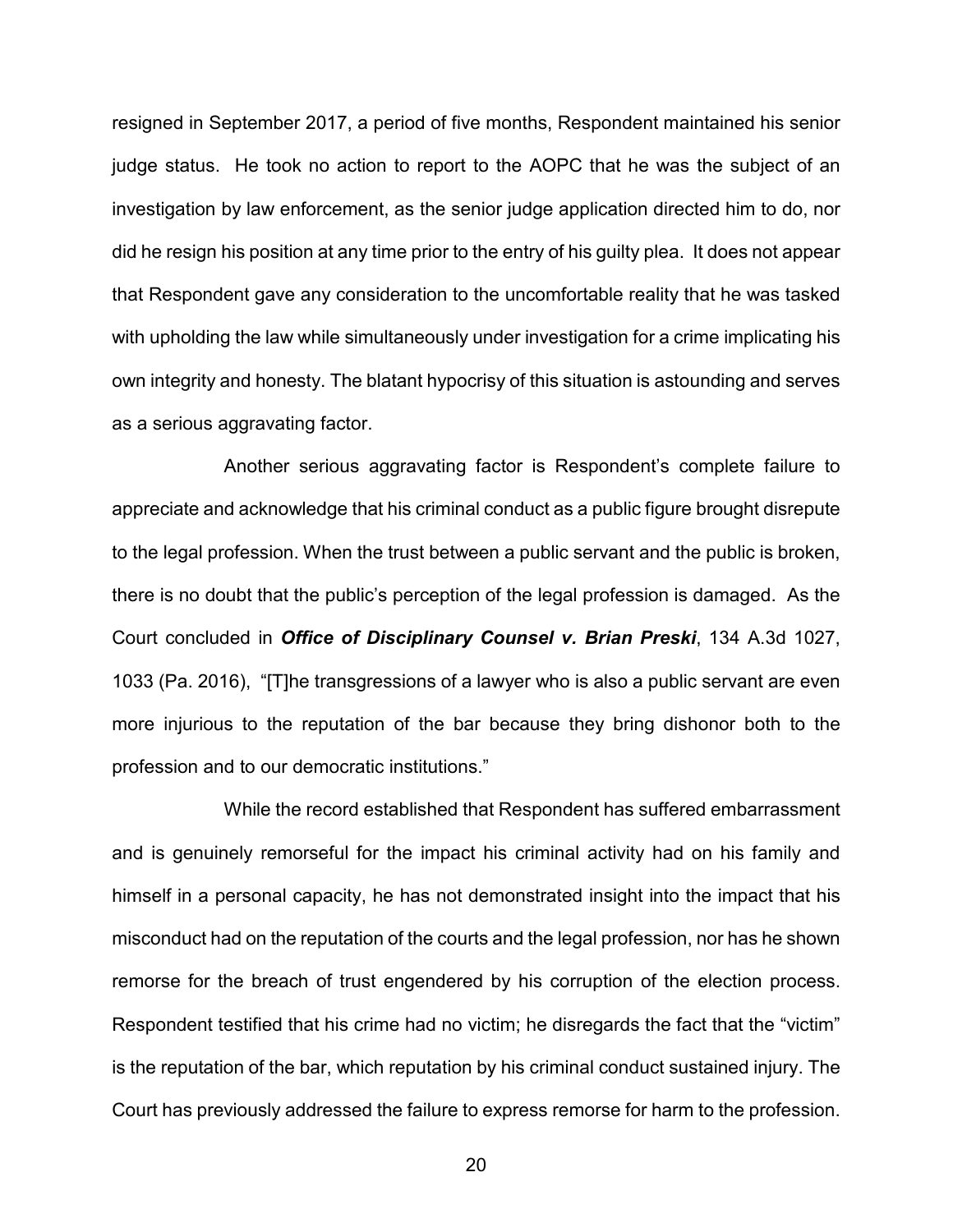In *Office of Disciplinary Counsel v. Jonathan F. Altman*, 228 A.3d 508 (Pa. 2020) the Court stated ("[A]ltman's] concern for how his misconduct has affected his life, rather than how it has affected his client's life or the reputation of the legal profession is telling." Therein, the Court found that Altman's failure to acknowledge harm to others besides himself undermined his expression of remorse.

In balancing the aggravating and mitigating facts, we find that the aggravating circumstances are significant and serious enough to outweigh the benefit brought by the mitigation.

The case law demonstrates that attorneys who engage in public corruption may be disciplined by lengthy terms of suspension or disbarment. The Court imposed a two year suspension retroactive to the temporary suspension for an attorney who was the vice-president of a company interested in receiving a contract for street lights in Allentown, Pennsylvania. In *Office of Disciplinary Counsel v. Patrick O'Hare Regan*, No. 191 DB 2017 (D. Bd. Rpt. 10/21/2019) (S. Ct. Order 1/2/2020), Regan pled guilty to the crime of conspiring to commit mail and wire fraud for making campaign contributions to an elected Allentown official who made it known that satisfactory campaign contributions would receive favorable official action, and assisting Allentown officials with writing a request for proposal with language favorable to Regan's company.

In making its recommendation for a two year suspension in *Regan*, the Board compared the facts to those in matters involving attorneys who were public officials, and determined that cases involving officials in a position of trust were more serious and deserved more severe discipline. In its discussion, the Board cited to *Office of Disciplinary Counsel v. Dale Robert Wiles*, No. 3 DB 2019 (S. Ct. Order 5/2/2019). Wiles was the assistant city solicitor in Allentown who awarded the municipal contracts to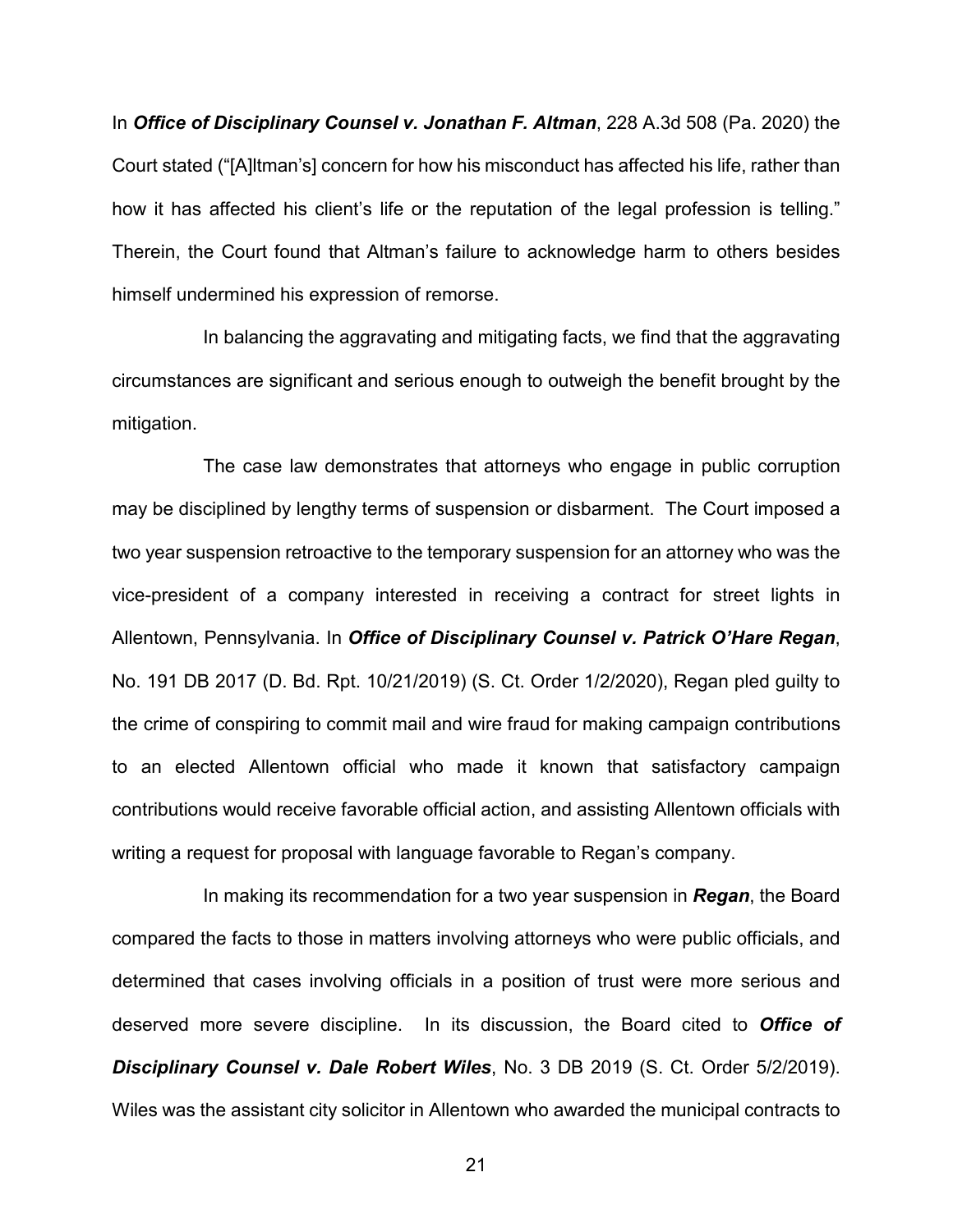campaign donors such as Regan. In aggravation, Wiles was a public figure when engaged in the misconduct. In mitigation, Wiles showed remorse by being the first defendant to plead guilty to the conspiracy; cooperated with the government; cooperated with Office of Disciplinary Counsel by entering into consent discipline; provided truthful and reliable information regarding his own culpability; and had no prior discipline. Therein, the Court approved the Joint Petition in Support of Discipline on Consent and suspended Wiles for five years, retroactive to the date of his temporary suspension.

The Court imposed a five year suspension in *Office of Disciplinary Counsel v. Rhonda McCullough Anderson*, 156 DB 2004 (D. Bd. Rpt. 11/21/2006) (S. Ct. Order 2/23/2007). In that matter, City of Philadelphia Treasurer Corey Kemp suggested that Anderson, who was not a public figure, become involved in the asset locator business and pay Kemp 35% of her earnings in cash. Sometime after Anderson's receipt of \$9,100, of which she paid \$1,300 to Kemp, Anderson concluded that the payments were improper and stopped making them. At Kemp's behest, Anderson also submitted an invoice to a federally funded program for \$3,200 in legal services she did not render to the program, but had rendered to another program for which she had not been paid. Anderson then gave Kemp 50% of her gross proceeds. After being contacted by federal prosecutors, Anderson cooperated, pled guilty to one count of mail fraud, and testified at Kemp's trial. Anderson also cooperated with Office of Disciplinary Counsel and agreed to the temporary suspension of her law license. The Board recommended to the Court that Anderson be suspended for a period of three years, retroactive to her temporary suspension. The Court declined to accept the recommendation and imposed a five year suspension, retroactive to the temporary suspension.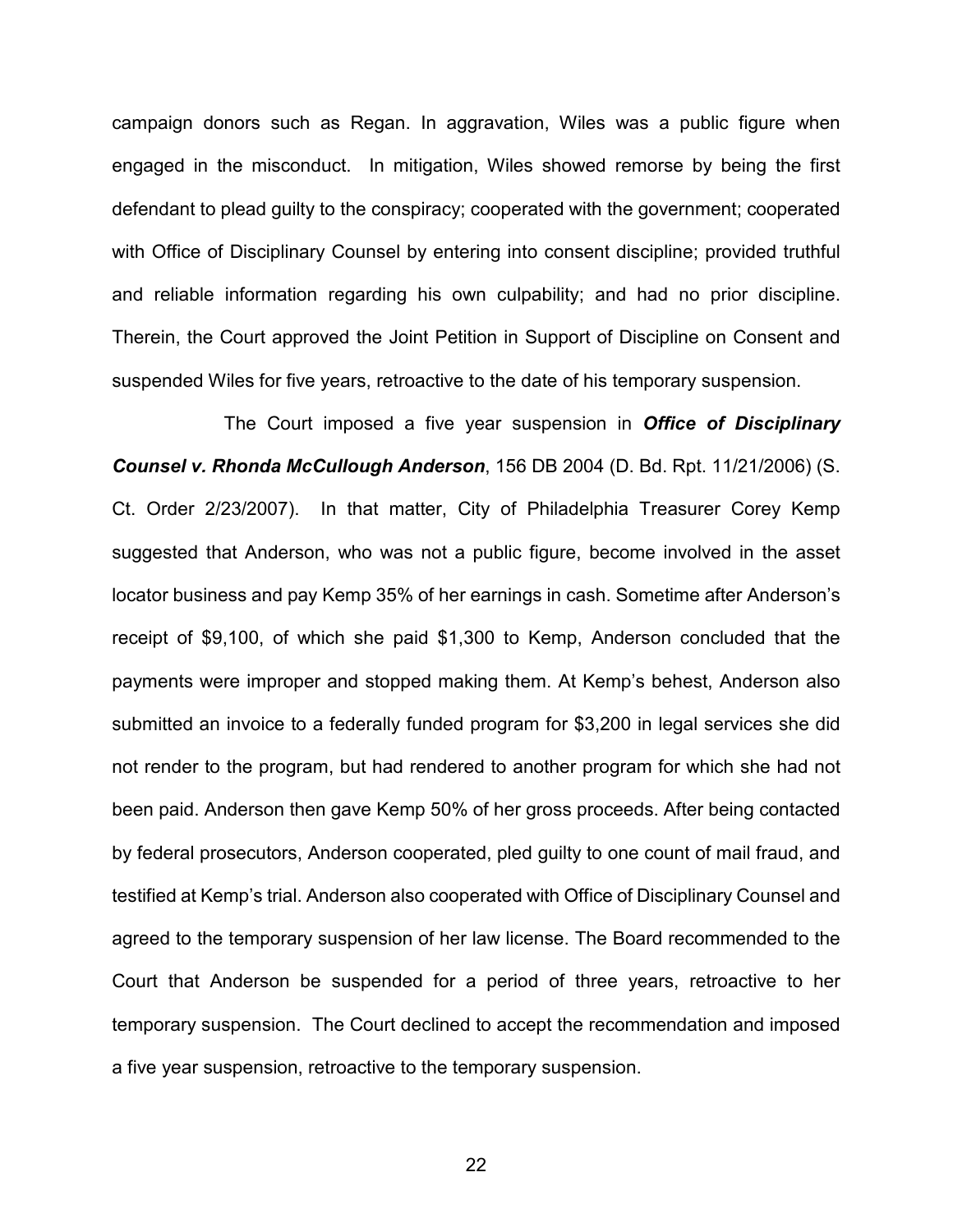Similar to Respondent, Regan, Wiles and Anderson had no prior discipline, cooperated with the government and disciplinary authorities and expressed remorse. Like Respondent, Wiles was a public figure. Significantly, and in contrast to those matters, Respondent's act of sitting as a senior judge while being investigated for a crime and failing to notify AOPC aggravates the instant matter, as does his failure to recognize, acknowledge and apologize for the harm his actions caused to the reputation of the legal profession.

Our recommendation to disbar Respondent is not without precedent. The Court has not hesitated to disbar public officials who have been involved in official corruption. In the matter of *Office of Disciplinary Counsel v. Jeff Foreman*, No. 164 DB 2009 (D. Bd. Rpt. 5/19/2014) (S. Ct. Order 9/17/2014), Foreman was the Chief of Staff for a state representative and engaged in extensive conflict of interest activities, whereby he assigned campaign work to legislative staffers, mixed legislative work, private legal work and political campaign work during his workday without accounting for the improper work he did on state time, and received a monthly retainer for legal work he had previously performed as part of his legislative activities. In examining the evidence, the Board found that "a particularly weighty aggravating factor" was "the harm Respondent caused to the reputation of the bar" as a result of the widespread adverse media publicity that "repeatedly invoked [Foreman's] status as a lawyer." D. Bd. Rpt. at p. 11. The Board recommended disbarment because it concluded that Foreman "willingly chose financial enrichment and involvement in an illegal scheme over integrity and such a lawyer cannot be allowed to practice law in this Commonwealth." *Id*. at p. 13.

The purpose of the disciplinary system is to protect the public and preserve the public's confidence in the legal profession by maintaining the integrity of the legal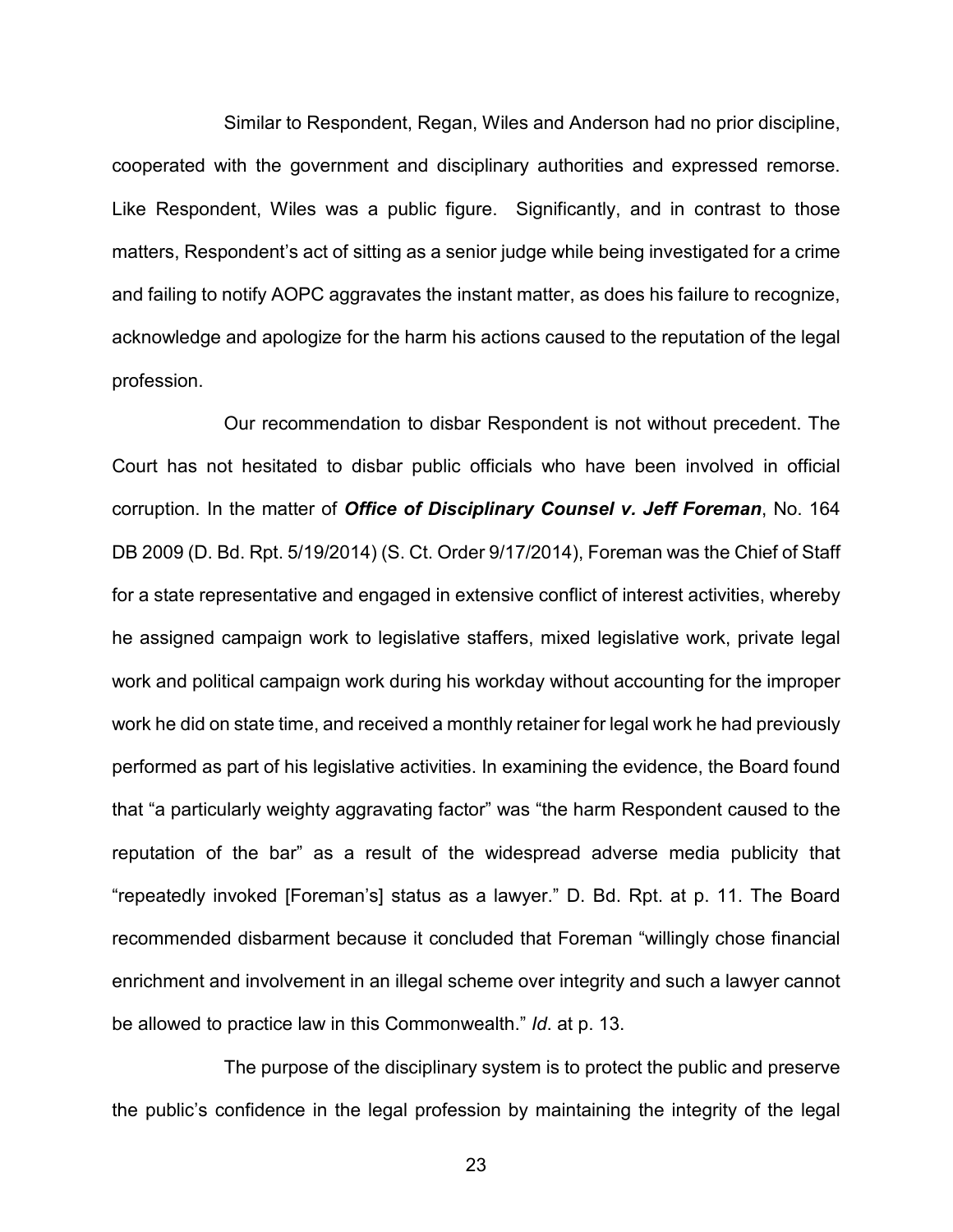system. *Office of Disciplinary Counsel v. John Keller*, 506 A.2d 872, 875 (Pa. 1986); *Office of Disciplinary Counsel v. Suber Lewis*, 426 A.2d 1138, 1142 (Pa. 1981). The egregious nature of Respondent's criminal conduct, the serious aggravating factors and the decisional law support Respondent's disbarment. The public's confidence has been shaken by Respondent's dishonesty and willingness to involve himself and others in corruption, which actions render him unfit to practice law and require disbarment. In order to restore confidence, Respondent must be removed from practice until such time as he can convincingly demonstrate that he comprehends the damage his criminal behavior inflicted on the reputation of the courts and the legal profession.

On this record, we respectfully recommend that Respondent be disbarred, retroactive to the date of his temporary suspension.